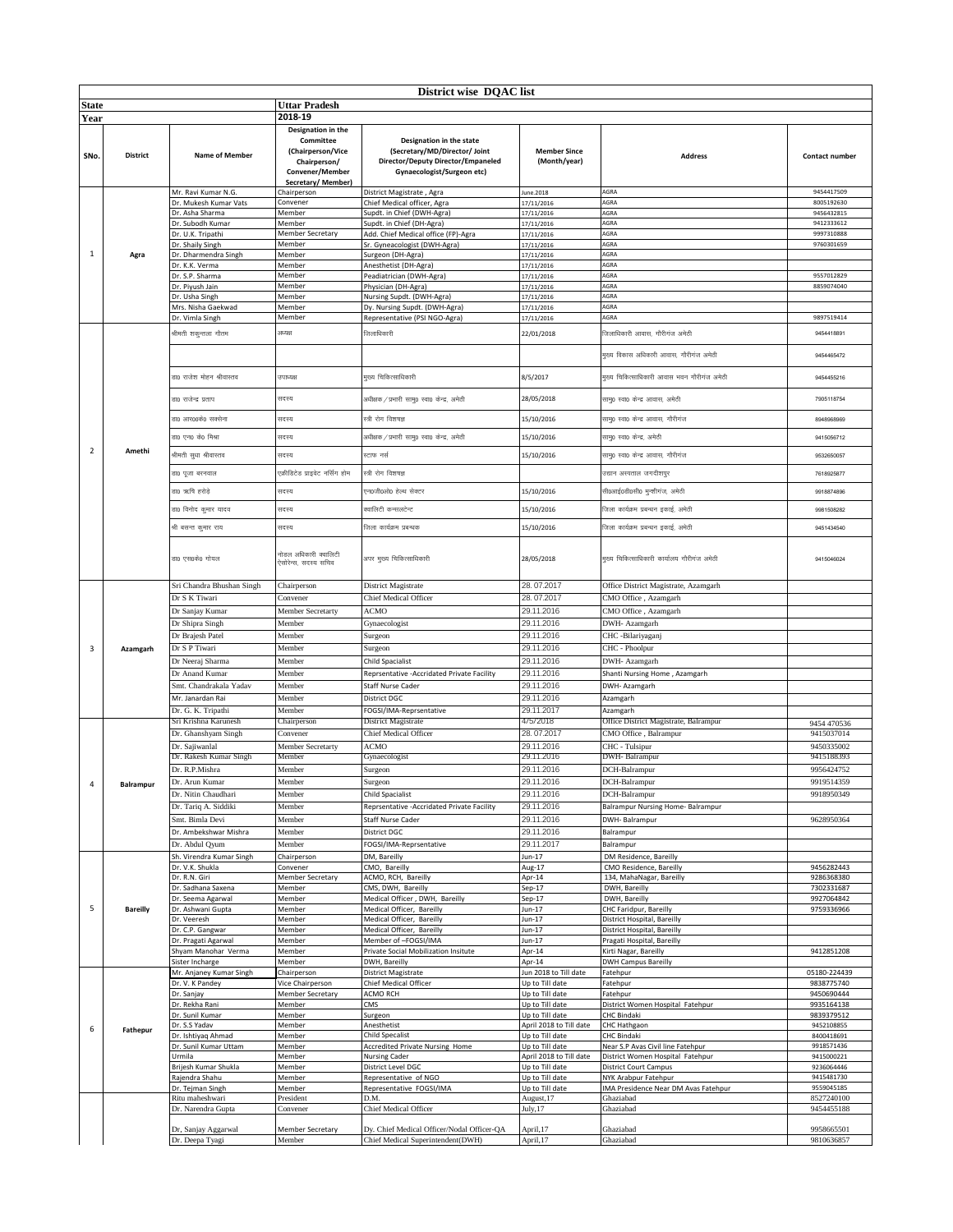|                |                 |                                          |                                 | District wise DQAC list                                        |                          |                                    |                          |
|----------------|-----------------|------------------------------------------|---------------------------------|----------------------------------------------------------------|--------------------------|------------------------------------|--------------------------|
| State          |                 |                                          | Uttar Pradesh                   |                                                                |                          |                                    |                          |
|                |                 |                                          | 2018-19                         |                                                                |                          |                                    |                          |
| Year           |                 |                                          |                                 |                                                                |                          |                                    |                          |
|                |                 |                                          | Designation in the<br>Committee | Designation in the state                                       |                          |                                    |                          |
|                |                 |                                          | (Chairperson/Vice               | (Secretary/MD/Director/ Joint                                  | <b>Member Since</b>      |                                    |                          |
| SNo.           | <b>District</b> | Name of Member                           | Chairperson/                    | Director/Deputy Director/Empaneled                             | (Month/year)             | <b>Address</b>                     | Contact number           |
|                |                 |                                          | Convener/Member                 | Gynaecologist/Surgeon etc)                                     |                          |                                    |                          |
|                |                 |                                          | Secretary/Member)               |                                                                |                          |                                    |                          |
|                |                 | Dr. Dinesh Sharma                        | Member                          | Chief Medical Superintendent(DCH)                              | April, 17                | Ghaziabad                          | 9811082977               |
|                |                 | Dr. J.K. Tyagi                           | Member                          | Chief Medical Superintendent(MMG)                              | April, 17                | Ghaziabad                          | 9958730038               |
|                |                 | Dr. D.M. Saxsena                         | Member                          | Dy. CMO/Nodal Officer(NUHM)                                    | April, 17                | Ghaziabad                          | 9810128524               |
|                |                 | Dr. G.P. Mathuria                        |                                 |                                                                |                          |                                    | 9953123012               |
| $\overline{7}$ | Gaziabad        | Dr. Surynshu Ojha                        | Member<br>Member                | Surgeon/MS, CHC Muradnagar<br>Anesthetic                       | January, 17<br>June, 16  | Ghaziabad<br>Ghaziabad             | 9999020749               |
|                |                 | Dr. M.K. Singh                           | Member                          | MS-CHC Dasna                                                   | April, 16                | Ghaziabad                          | 8527147788               |
|                |                 | Dr. Sushil Siddharth                     | Member                          | MS-CHC Modinagar                                               | April, 16                | Ghaziabad                          | 9458610086               |
|                |                 | Dr. Kailash Chand                        | Member                          | MOI/C- BPHC Bhojpur                                            | June, 16                 | Ghaziabad                          | 8006674728               |
|                |                 | Smt. R.K. Singh                          | Member                          | Nursing Superintendent-DWH                                     | April, 17                | Ghaziabad                          |                          |
|                |                 | Sri. J.P. Mishra                         | Member                          | Legal Cell representative                                      | April, 17                | Ghaziabad                          | 9810354002               |
|                |                 | Dr. Nalini Garg                          | Member                          | President-FOGSI                                                | April, 17                | Ghaziabad                          | 9456830383               |
|                |                 | Miss. Komal                              | Member                          | Representative-MAMTA(NGO)                                      | April, 17                | Ghaziabad                          |                          |
|                |                 | Dr. Richa Gupta                          | Member                          | Krishna Family Hospital(Pvt Hospital)                          | April, 17                | Ghaziabad                          |                          |
|                |                 | Dr. Apoorva kanth                        | Member                          | DQAC                                                           | July, 17                 | Ghaziabad                          |                          |
|                |                 | Sri K Bala Ji                            | Chairperson                     | District Magistrate, Ghazipur                                  | 05.12.2016               | Ghazipur                           | 9454417577               |
|                |                 | Dr GC Mauriya                            | Convener                        | Chief Medical officer, Ghazipur                                | 05.12.2016               | Ghazipur                           | 8005192658               |
|                |                 | Dr KK Verma                              | Member Secretary                | Add. Chief Medical office (FP)-Ghazipur                        | 05.12.2016               | Ghazipur                           | 9415974717               |
|                |                 | Dr Vineeta Jaiswal                       | Member                          | Sr. Consultant / Gynaecologist                                 | 05.12.2016               | Ghazipur                           | 9415256068               |
| 8              | Ghazipur        | Dr Tanveen Afroj<br>Dr Rajni Rai         | Member<br>Member                | Pedt. DH Ghazipur<br>Pvt Accrediated Nurshing Home             | 05.12.2016<br>05.12.2016 | Ghazipur<br>Ghazipur               | 9415830065<br>9415231276 |
|                |                 | Dr Surjeet Vishkarma                     | Member                          | Nurshing Cadre Ghazipur                                        | 05.12.2016               | Ghazipur                           | 9453361800               |
|                |                 | Smt Bacchi Devi                          | Member                          | Distrtict Level DGC Ghazipur                                   | 05.12.2016               | Ghazipur                           | 9450724708               |
|                |                 | Dr Bawan Das                             | Member                          | FOGGSI/IMA Ghazipur                                            | 05.12.2016               | Ghazipur                           | 9415231276               |
|                |                 | Dr Rajni Rai                             | Member                          | NGO Ghazipur                                                   | 05.12.2016               | Ghazipur                           | 9415889191               |
|                |                 | Mr. J.B.Singh                            | Chairman                        | DM Gonda                                                       | 26/4/2018                |                                    | 9454417537               |
|                |                 | Dr. Santosh Kumar Srivastava             | Convener                        | CMO Gonda                                                      | 26/4/2018                | DM Gonda                           | 8005192659               |
|                |                 | Dr.Malick Alamgir<br>Dr. Arun Kumar Lal  | Member                          | Nodal QA Gonda<br>CMS, DH, Gonda                               | 26/4/2018<br>26/4/2018   | CMO Gonda<br>DH, Gonda             | 9415327558<br>8005192753 |
|                |                 | Dr. Arun Kumar Lal                       | Member<br>Member                | CMS, DWH, Gonda                                                | 26/4/2018                | DWH, Gonda                         | 8005192752               |
|                |                 | Dr. Lalita Kerkatta                      | Member                          | Gynaecologist                                                  | 26/4/2018                | DWH, Gonda                         | 9415454811               |
|                |                 | Dr. V.K.Gupta                            | Member                          | Surgeon                                                        | 26/4/2018                | DH, Gonda                          |                          |
| 9              | Gonda           | Dr. Yogendra Singh                       | Member                          | Surgeon                                                        | 26/4/2018                | DWH, Gonda                         | 9415077154               |
|                |                 | Dr. Sameer Gupta                         | Member                          | Surgeon                                                        | 26/4/2018                | DH, Gonda                          |                          |
|                |                 | Dr. Ram Lakhan                           | Member                          | Child Specialist                                               | 26/4/2018                | DWH, Gonda                         | 9648067726               |
|                |                 | Dr.Sushil Kumar                          | Member                          | BAMS                                                           | 26/4/2018                | QAC Con., CMO Off.                 | 9453957933               |
|                |                 | Superitendent                            | Member                          | <b>MBBS</b>                                                    | 26/4/2018                | <b>Targeted Facility</b>           |                          |
|                |                 | Mr. D.K.Mishra<br>Mrs. Vidya Tripathi    | Member<br>Member                | Matron, DH, Gonda<br>Matron, DWH, Gonda                        | 26/4/2018<br>26/4/2018   | DH, Gonda<br>DWH, Gonda            | 7800968254               |
|                |                 | Mr. Nirvikaar Singh                      | Member                          | Legal Cell                                                     | 26/4/2018                | CMO, Office, Gonda                 |                          |
|                |                 | Dr. O.N.Pandey                           | Member                          | SCPM Hospital, Gonda                                           | 26/4/2018                | SCPM Hospital, Gonda               |                          |
|                | Hamirpur        | Mr. R. P.Pandey                          | Chairperson                     | D.M.                                                           | 20.6.17                  | Hamirpur                           | 5283222251               |
|                |                 | Dr.C.P.Kashyap                           | Convenar                        | C.M.O.                                                         | 29.4.16                  | Hamirpur                           | 8005192661               |
|                |                 | Dr.M.K.Vallabh                           | <b>Member Secratery</b>         | A.C.M.O.                                                       | 1.4.16                   | Hamirpur                           | 7500073231               |
| 10             |                 | Dr. Asha Sachan                          | Member                          | Gynecologist                                                   | 1.4.16                   | Hamirpur                           | 9450855181               |
|                |                 | Dr.Sheel Babu Dohre<br>Smt. Munni Sachan | Member<br>Member                | Anesthetic<br><b>Staff Nurse</b>                               | 1.4.16<br>1.4.16         | Hamirpur<br>Hamirpur               | 9452582320               |
|                |                 | Sri Farug Ahmad                          | Member                          | Advocate                                                       | 1.4.16                   | Hamirpur                           |                          |
|                |                 | Aditi Singh                              | President                       | DM                                                             | 2018                     | DM Office, Hapur                   | 0122-2304833             |
|                |                 | Dr. Rambeer Singh                        | Convenor                        | CMO                                                            | 2018                     | CMO Office, Hapur                  | 9412487707               |
|                |                 | Dr. Rekha Sharma                         | Sectratery                      | ACMO                                                           | 2017                     | CMO Office, Hapur                  | 9837078465               |
| 11             | Hapur           | Dr. Deepti Malik                         | Member                          | Gynae                                                          | 2016                     | CHC Hapur                          | 9313186001               |
|                |                 | Dr. Ravindr                              | Member                          | Surgeon                                                        | 2016                     | CHC Garh                           | 8869827288               |
|                |                 | Dr. Praveen Kumar Gupta                  | Member<br>Member                | Anaesthe                                                       | 2016<br>2016             | CHC Hapur                          | 9415440784<br>9412742242 |
|                |                 | Dr. Rajesh<br>श्री पुलकित खरे            | अध्यक्ष                         | Peadia.<br>जिलाधिकारी                                          | Dec/2017                 | CHC Hapur<br>हरदोई                 | 9454417556               |
|                |                 | डा0 सुरेन्द्र कुमार                      | संयोजक                          | मुख्य चिकित्सा अधिकारी                                         |                          | कोयल बाग कालोनी, हरदोई             | 9454455207               |
|                |                 |                                          |                                 |                                                                | lune/2018                |                                    | 9936415063               |
|                |                 | डा0 विजय कुमार                           | सचिव सदस्य                      | अपर मुख्य चिकित्साधिकारी-प0क0                                  | 2015                     | हरदोई                              |                          |
|                |                 | डा0 विशी रावत                            | सदस्य                           | स्त्री रोग विशेषज्ञ                                            | Sep/2016                 | कोयल बाग कालोनी, हरदोई             | 8765530151               |
|                |                 | डा0 अशोक प्रियदर्शी                      | सदस्य                           | शल्य चिकित्सक                                                  | Sep/2016                 | हरदोई                              | 9450377992               |
|                |                 | डा0 विकास चन्द्रा                        | सदस्य                           | एनेस्थेटिस्ट                                                   |                          | .<br>जिला चिकित्सालय, पुरूष, हरदोई | 9532754206               |
| 12             | Hardoi          | डा0 सुनील कुमार                          | सदस्य                           | बाल रोग विशेषज्ञ                                               |                          | जिला महिला चिकित्सालय, हरदोई       | 9919712119               |
|                |                 | निर्मला नर्सिंग होम                      | सदस्य                           | प्राईवेट एकीडिट नर्सिंग होम                                    |                          | नघेटा रोड, हरदोई                   |                          |
|                |                 | कोकिला                                   | सदस्य                           | नर्सिंग कैडर                                                   | Sep/2016                 | जिला महिला चिकित्सालय, हरदोई       | 9936582518               |
|                |                 | श्री अविनाश चन्द्र गुप्ता                | सदस्य                           | जनपद स्तर डी0जी0सी0                                            | 2015                     | नघेटा रोड, हरदोई                   | 9415149616               |
|                |                 | यूनिसेफ                                  | सदस्य                           | प्रतिनिधि–स्वयंसेवी संस्था / अभिप्रमाणित निजी स्वास्थ्य संस्था |                          |                                    | 8004933595               |
|                |                 |                                          |                                 |                                                                |                          |                                    |                          |
|                |                 | डा0 विनोद शुक्ला                         | सदस्य                           | प्रतिनिधि–FOGSI/IMA                                            | 2015                     | रामदत्त चौराहा, हरदोई              |                          |
|                |                 | Sh. Arvind Malanga                       | Chairperson                     | IAS                                                            | 7/25/2017                | Jaunpur                            | 9454417578               |
|                |                 | Dr. Ram ji Panday                        | Convener                        | <b>MBBS</b>                                                    | 6/6/2018                 | Jaunpur                            | 8005192665               |
| 13             | जौनपुर          | Dr. R. S. Kushwaha                       | Secretary                       | MBBS                                                           | 7/25/2017                | Jaunpur                            | 9415621736               |
|                |                 | Dr. R.S. saroj<br>Dr. R.K. Gupta         | Member<br>Member                | MS Surgon<br>DGO                                               | 7/25/2017<br>7/25/2017   | Jaunpur<br>Jaunpur                 | 7007724326<br>9919202190 |
|                |                 | Vanshraji                                | Member                          | Metron                                                         | 7/25/2017                | Jaunpur                            | 9336522794               |
|                |                 | Sri. Shiv Sahay Awasthi                  | Chairperson                     | DM                                                             | 2/3/2018                 | <b>JHANSI</b>                      | 9454417547               |
|                |                 | Dr. Sushil Prakash                       | Convener                        | CMO                                                            | 5/27/2017                | CMO Office Jhansi                  | 9415509425               |
|                |                 | Dr. Pradeep Kumar khatri                 | Member                          | CMS                                                            | 11/19/2016               | DWH Jhansi                         | 9415030136               |
|                |                 | Dr. Ravi Shankar                         | Member                          | MOIC                                                           | 11/19/2016               | <b>MOIC</b> Badagaon               | 9450077949               |
|                |                 | Dr. Soniya Singh                         | Member                          | Surgeon                                                        | 11/19/2016               | DWH Jhansi                         | 8126155955               |
|                |                 | Dr. Kumud bala Gautam                    | Member                          | Gynae                                                          | 11/19/2016               | DWH Jhansi                         | 9415359707               |
| 14             | Jhansi          | Dr. A.K. Tripathi                        | Member<br>Member                | ACMO                                                           | 11/19/2016<br>11/19/2016 | CMO Office Jhansi<br>DH Jhansi     | 941592678<br>9450074831  |
|                |                 | Dr. D.S. Gupta<br>Dr. Ravi Kant          | Member                          | Physician<br>Pedirtician                                       | 11/19/2016               | DH Jhansi                          | 9415073211               |
|                |                 | Dr. Rajni Verma                          | Member                          | Metrin                                                         | 8/28/2014                | DWH Jhansi                         | 9415057566               |
|                |                 | Shri Manish Yadav                        | Member                          | District Govt. Advocate                                        | 11/19/2016               | District Court Campus Jhansi       | 9415057566               |
|                |                 | Dr. V.K. Gupta                           | Member                          | President IMA                                                  | 5/22/2017                | <b>IMA</b> Jhansi                  | 9918704568               |
|                |                 | DR. N.K. Jain                            | Sectery Member                  | <b>ACMO</b>                                                    | 8/28/2014                | CMO Office Jhansi                  | 9838091847               |
|                |                 | Dr. Manish Khare                         | Member                          | District Manager QA                                            | 5/22/2017                | CMO Office Jhansi                  | 9300485213               |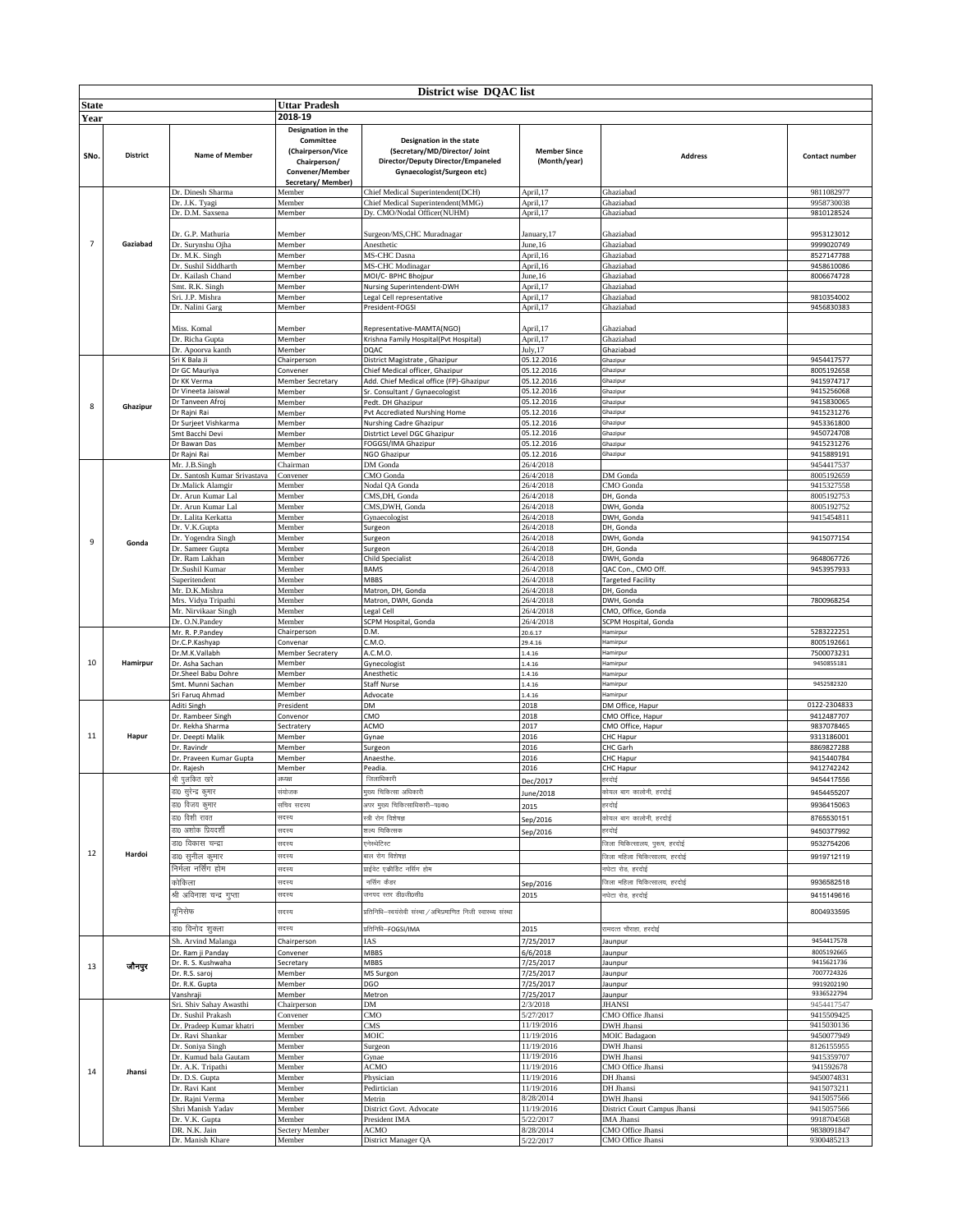| District wise DQAC list |                     |                                        |                                                                   |                                                                                                                                      |                                            |                                                            |                          |
|-------------------------|---------------------|----------------------------------------|-------------------------------------------------------------------|--------------------------------------------------------------------------------------------------------------------------------------|--------------------------------------------|------------------------------------------------------------|--------------------------|
| <b>State</b>            |                     |                                        | <b>Uttar Pradesh</b>                                              |                                                                                                                                      |                                            |                                                            |                          |
| Year                    |                     |                                        | 2018-19                                                           |                                                                                                                                      |                                            |                                                            |                          |
|                         |                     |                                        | Designation in the                                                |                                                                                                                                      |                                            |                                                            |                          |
| SNo.                    | <b>District</b>     | <b>Name of Member</b>                  | Committee<br>(Chairperson/Vice<br>Chairperson/<br>Convener/Member | Designation in the state<br>(Secretary/MD/Director/ Joint<br>Director/Deputy Director/Empaneled<br><b>Gynaecologist/Surgeon etc)</b> | <b>Member Since</b><br>(Month/year)        | <b>Address</b>                                             | Contact number           |
|                         |                     |                                        | Secretary/Member)                                                 |                                                                                                                                      |                                            |                                                            |                          |
|                         |                     | Mr. Jagdeesh Prasad                    | Chairperson                                                       | DM                                                                                                                                   | $Oct-17$                                   | DM Office                                                  | 9454417555               |
|                         |                     | Dr. Krishna Swaroop                    | Co-ordinator                                                      | CMO                                                                                                                                  | $Oct-17$                                   | CMO Office, Kannauj                                        | 9839030075               |
|                         |                     | Dr. K.C. Rai                           | Secretary Member                                                  | ACMO                                                                                                                                 | Nov-16                                     | CMO Office, Kannauj<br>Combined District Hospital, Kannauj | 9044957044<br>9935503503 |
|                         |                     | Dr. Manprit Kaur<br>Dr. S. K. Singh    | Member<br>Member                                                  | Gynaecologist<br>Surgeon                                                                                                             | Nov-16<br>Nov-16                           | Combined District Hospital, Kannauj                        | 9452433100               |
| 15                      | Kannauj             | Dr. J. S. Randhawa                     | Member                                                            | Anesthetist                                                                                                                          | Nov-16                                     | Combined District Hospital, Kannauj                        | 9919522702               |
|                         |                     | Dr. Nitin Vaisya                       | Member                                                            | Pediatrician                                                                                                                         | Nov-16                                     | Combined District Hospital, Kannauj                        | 9336843922               |
|                         |                     | Ms. Gloria Rojlina                     | Member                                                            | Nurse                                                                                                                                | Nov-16                                     | Combined District Hospital, Kannauj                        | 9450053753               |
|                         |                     | Mr. Y.P.Singh                          | Member                                                            | Advocate                                                                                                                             | Nov-16                                     | District Court, Kannauj                                    | 9839251250               |
|                         |                     | Dr. Dileep Singh                       | Member                                                            | CMS Medical College                                                                                                                  | Nov-16                                     | Medical College, Tirwa, Kannauj                            | 9415487268               |
|                         |                     | Dr. Ajay Kumar                         | Member                                                            | MO, CHC Grshaiganj                                                                                                                   | Nov-16                                     | CHC Gurshaiganj, Kannauj                                   | 9335074072               |
|                         |                     | Mr Rakesh Kumar Singh                  | Chairperson                                                       | D.M.                                                                                                                                 | 2017 to til Date                           | Kanpur Dehat Mati                                          | 05111-271433             |
|                         |                     | Or Heera Singh<br>Dr Mahendra Jatariya | Convener<br>Convener/Member)                                      | CMO<br>Dy.CMO                                                                                                                        | May 2018 to till Date<br>2014 to till Date | Kanpur Dehat Mati<br>Kanpur Dehat Mati                     | 9454455311<br>9839394989 |
|                         |                     | Dr Archna Srivasta                     | Member                                                            | DGO                                                                                                                                  | 2014 to till Date                          | DCH female Akbarpur                                        | 9415066293               |
| 16                      | <b>Kanpur Dehat</b> | Dr Sandesh Katiyar                     | Member                                                            | <b>Empaneled Surgeon</b>                                                                                                             | 2015 to till Date                          | APHC Aunha                                                 | 9559777888               |
|                         |                     | Dr S K Singh                           | Member                                                            | Anesthetist                                                                                                                          | 2014 to till Date                          | DCH female Akbarpur                                        | 8004863985               |
|                         |                     | Dr Amar Chandra                        | Member                                                            | Peads                                                                                                                                | 2017 to till Date                          | DCH Male Akbarpur                                          | 9936428204               |
|                         |                     | Suneeta Sachan                         | Member                                                            | SN                                                                                                                                   |                                            | DCH Female Akbarpur                                        |                          |
|                         |                     | suman Rajpoot                          | Member                                                            | TSU Const.                                                                                                                           |                                            | HQ                                                         | 8853733334               |
|                         |                     | Mr. Vijay Vishwas Pant                 | Chairperson                                                       | District Magistrate                                                                                                                  | 3/20/2017                                  | Disrict Court-Kanpur Nagar                                 |                          |
|                         |                     | Dr. Ashok Shukla                       | Convener                                                          | <b>Chief Medical Officer</b>                                                                                                         | 3/20/2017                                  | CMO Office, Ramadevi, Kanpur Nagar                         | 9415001061               |
|                         |                     | Dr. Rajesh Katiyar                     | Member Secretarty                                                 | <b>ACMO</b>                                                                                                                          | 3/20/2017                                  | ACMO Office, Ramadevi, Kanpur Nagar                        | 9236934600               |
|                         |                     | Dr. Neeta Rani                         | Member                                                            | Gynaecologist                                                                                                                        | 3/20/2017                                  | Dufferin District Female Hospital, Bada Chauraha           | 9305573339               |
|                         |                     | Dr. Sanjeev Kumar                      | Member                                                            | Surgeon                                                                                                                              | 3/20/2017                                  |                                                            |                          |
| 17                      | <b>Kanpur Nagar</b> | Dr, N.S. Rajpoot                       | Member                                                            | Surgeon                                                                                                                              | 3/20/2017                                  | CHC-Bhillaur, Block -Bhillaur, Kanpur Nagar                | 9839035324               |
|                         |                     |                                        | Member                                                            | <b>Child Spacialist</b>                                                                                                              | 3/20/2017                                  |                                                            |                          |
|                         |                     | Dr. Asha Kochar                        | Member                                                            | Reprsentative -Accridated Private Facility                                                                                           | 3/20/2017                                  | Population Services India                                  | 9839604561               |
|                         |                     | NA                                     |                                                                   |                                                                                                                                      | 3/20/2017                                  |                                                            |                          |
|                         |                     |                                        | Member                                                            | Staff Nurse Cader                                                                                                                    |                                            |                                                            |                          |
|                         |                     | Shri Rajesh Yadav                      | Member                                                            | District DGC                                                                                                                         | 3/20/2017                                  | ACMO Office, Ramadevi, Kanpur Nagar                        | 9621373846               |
|                         |                     | Dr. Manisha Agarwaal                   | Member                                                            | FOGSI/IMA-Reprsentative                                                                                                              | 3/20/2017                                  |                                                            |                          |
|                         |                     | Mr. R.P. singh                         | Chairperson                                                       | D.M.                                                                                                                                 | Jul-17                                     | DM Office                                                  |                          |
|                         |                     | Dr. Narendra Kumar                     | Secretary                                                         | CMO                                                                                                                                  | Jun-18                                     | CMO Office                                                 | 9411010288               |
| 18                      | Kasganj             | Dr. Rajkishor                          | Member                                                            | CMS                                                                                                                                  | $Jul-17$<br>$Oct-15$                       | DCS<br>DCH                                                 |                          |
|                         |                     | Dr. Krishna Avtar<br>Dr. Parambindar   | Member<br>Member                                                  | Surgeon<br>Anasthetist                                                                                                               | Oct-15                                     |                                                            |                          |
|                         |                     | Dr. Avinash Kumar                      | Member                                                            | NHM Nodal                                                                                                                            | $Oct-15$                                   | CMO Office                                                 | 9412282051               |
|                         |                     | Dr. Sandesh Aarikh                     | Member                                                            | LMO                                                                                                                                  | Jun-18                                     | DCH                                                        |                          |
|                         |                     | Mr. Manish Kumar Verma                 | Chairman                                                          | <b>District Magistrate</b>                                                                                                           | 17.06.2016                                 | Collectrate                                                | 9454417519               |
|                         |                     | Mr. Indrasen Singh                     | Vice Chairman                                                     | Chief Development Officer                                                                                                            | 19.05.2018                                 | Vikas Bhawan                                               |                          |
|                         |                     | Dr. P.N. Chaturvedi                    | Coordinator                                                       | Chief Medical Officer                                                                                                                | 17.06.2016                                 | CMO-Office                                                 | 9454455137               |
|                         |                     | Dr. Deepak Seth                        | Member                                                            | Chief Medical Supprintendent                                                                                                         | 31.07.2017                                 | DCH                                                        | 9415636195               |
|                         |                     | or. Chavi Jauhari                      | Member Secrettary                                                 | Dy. CMO                                                                                                                              | 20.12.2017                                 | CMO-Office                                                 | 9451374085               |
|                         |                     | Dr. Akhilesh                           | Member                                                            | DGO                                                                                                                                  | 17.06.2016                                 |                                                            |                          |
|                         |                     |                                        |                                                                   |                                                                                                                                      | 4/1/2018                                   | DCH                                                        | 9336322221               |
|                         |                     | Dr. Rafeeq Ansari                      | Member                                                            | DGO                                                                                                                                  |                                            | CHC Kanaili                                                | 9648835876               |
| 19                      | Kausambi            | Ir. Ashutosh Kumar                     | Member                                                            | Anesthetic                                                                                                                           | 17.06.2016                                 | DCH                                                        | 8765195407               |
|                         |                     | Dr. Ranieet Kumar Nirmal               | Member                                                            | Pead.                                                                                                                                | 17.06.2016                                 | DCH                                                        | 9415117295               |
|                         |                     | r. N.H. Azad                           | Member                                                            | Pyt. Accrediated Nusing Home                                                                                                         | 17.06.2016                                 | Amir Bano Memorial Hospital                                | 9450631020               |
|                         |                     | hakuntala Devi                         | Member                                                            | <b>Nursing Cadre</b>                                                                                                                 | 17.06.2016                                 | DCH                                                        | 9621319439               |
|                         |                     | Shri Shiv Sewak Ram Dwivedi            | Member                                                            | DGC                                                                                                                                  | 17.06.2016                                 | Distt. Court                                               |                          |
|                         |                     | Ir. Neetu Kanojia                      | Member                                                            | Member- Fogsi/IMA                                                                                                                    | 17.06.2016                                 | Tejmati Memorial Hospital                                  | 9919494114               |
|                         |                     | Dr. B.K. Singh                         | Member                                                            | ACMO-NUHM                                                                                                                            | 31.07.2017                                 | CMO- Office                                                | 7895004270               |
|                         |                     | Dr. Hasnain Ahmad                      | Member                                                            | Distt. Consultant- Quality Assurance                                                                                                 | 31.07.2017                                 | CMO- Office                                                | 7379654936               |
|                         |                     | डा0 अनिल कुमार सिंह                    | अध्यक्ष                                                           | जिलाधिकारी                                                                                                                           | मई 2018                                    | कार्यालय,जिलाधिकारी कुशीनगर                                | 9454417545               |
|                         |                     |                                        |                                                                   |                                                                                                                                      |                                            |                                                            |                          |
|                         |                     |                                        |                                                                   |                                                                                                                                      |                                            |                                                            |                          |
|                         |                     | डा0 हरिचरण सिंह                        | संयोजक                                                            | मुख्य चिकित्सा अधिकारी                                                                                                               | मई,2018                                    | कार्यालय,मुख्य चिकित्सा अधिकारी कुशीनगर                    | 9454455382               |
|                         |                     |                                        |                                                                   |                                                                                                                                      |                                            |                                                            |                          |
|                         |                     |                                        |                                                                   |                                                                                                                                      |                                            |                                                            |                          |
|                         |                     |                                        |                                                                   |                                                                                                                                      |                                            |                                                            |                          |
|                         |                     | डा0 बजरंगी पाण्डेय                     | सदस्य                                                             | मुख्य चिकित्सा अधीक्षक                                                                                                               | मई ,2018                                   | कार्यालय सं0जि0चि0 कुशीनगर                                 | 8005192768               |
|                         |                     |                                        |                                                                   |                                                                                                                                      |                                            |                                                            |                          |
|                         |                     |                                        |                                                                   |                                                                                                                                      |                                            |                                                            |                          |
|                         |                     | डा0 रोहित कुमार                        | सदस्य सचिव                                                        | डिस्ट्रिक कनसलटेन्ट                                                                                                                  | मार्च 2017                                 | कार्यालय मुख्य चिकित्सा अधिकारी कुशीनगर                    | 9918488259               |
|                         |                     |                                        |                                                                   |                                                                                                                                      |                                            |                                                            |                          |
|                         |                     |                                        |                                                                   |                                                                                                                                      |                                            |                                                            |                          |
|                         |                     | डा0 शशि शेखर सिंह                      | सदस्य                                                             | अधीक्षक, सामु0स्वा0केन्द्र कुबेरनाथ                                                                                                  | नवम्बर,2016                                | सामु0स्वा0केन्द्र कुबेरनाथ पडरौना                          | 9451732862               |
| 20                      | Kushinagar          | डा0 मंजूला चौधरी                       | सदस्य                                                             | स्त्री रोग विशेषज्ञ                                                                                                                  | नवम्बर,2016                                | राजकीय महिला चि0पडरौना कुशीनगर                             | 9839480510               |
|                         |                     |                                        |                                                                   |                                                                                                                                      |                                            |                                                            |                          |
|                         |                     | डा0 बी0एन0 पाण्डेय                     | सदस्य                                                             | शल्य चिकित्सक                                                                                                                        | नवम्बर,2016                                | सं0जि0चि0कुशीनगर                                           |                          |
|                         |                     | डा0 सतीश सिंह                          | सदस्य                                                             | बाल रोग विशेषज्ञ                                                                                                                     | नवम्बर,2016                                | सं0जि0चि0कुशीनगर                                           | 9415828201               |
|                         |                     |                                        |                                                                   |                                                                                                                                      |                                            |                                                            |                          |
|                         |                     | डा0 दिलीप                              | सदस्य                                                             | एनेस्थेटिस्ट                                                                                                                         | नवम्बर,2016                                | सं0जि0चि0कुशीनगर                                           | 9450515362               |
|                         |                     | डा0 राजेश कुमार                        | सदस्य                                                             | फिजिशियन                                                                                                                             | नवम्बर,2016                                | सं0जि0चि0कुशीनगर                                           | 9415320159               |
|                         |                     | श्रीमती गीता                           | सदस्य                                                             | नसिंग सुपरिटेंडेंट                                                                                                                   | नवम्बर,2016                                | सं0जि0चि0कुशीनगर                                           | 9565530421               |
|                         |                     | श्री आर0के0 साहनी                      | सदस्य                                                             | अधिवक्ता( विधिक सेल के प्रतिनिधि)                                                                                                    | नवम्बर,2016                                |                                                            | 9839429566               |
|                         |                     | डा0 अवधेश तिवारी                       | सदस्य                                                             | प्राइवेट नसिंग होम                                                                                                                   | नवम्बर,2016                                | बीना हास्पिटल, कसया                                        | 9451564440               |
|                         |                     |                                        |                                                                   |                                                                                                                                      |                                            |                                                            |                          |
|                         |                     |                                        |                                                                   |                                                                                                                                      |                                            |                                                            |                          |
|                         |                     | डा0 एस0पी0सिंह                         | सदस्य सचिव                                                        | अपर मुख्य चिकित्साधिकारी                                                                                                             | नवम्बर,2016                                | कार्यालय,मुख्य चिकित्सा अधिकारी  कुशीनगर                   | 7860116990               |
|                         |                     |                                        |                                                                   |                                                                                                                                      |                                            |                                                            |                          |
|                         |                     |                                        |                                                                   |                                                                                                                                      |                                            |                                                            |                          |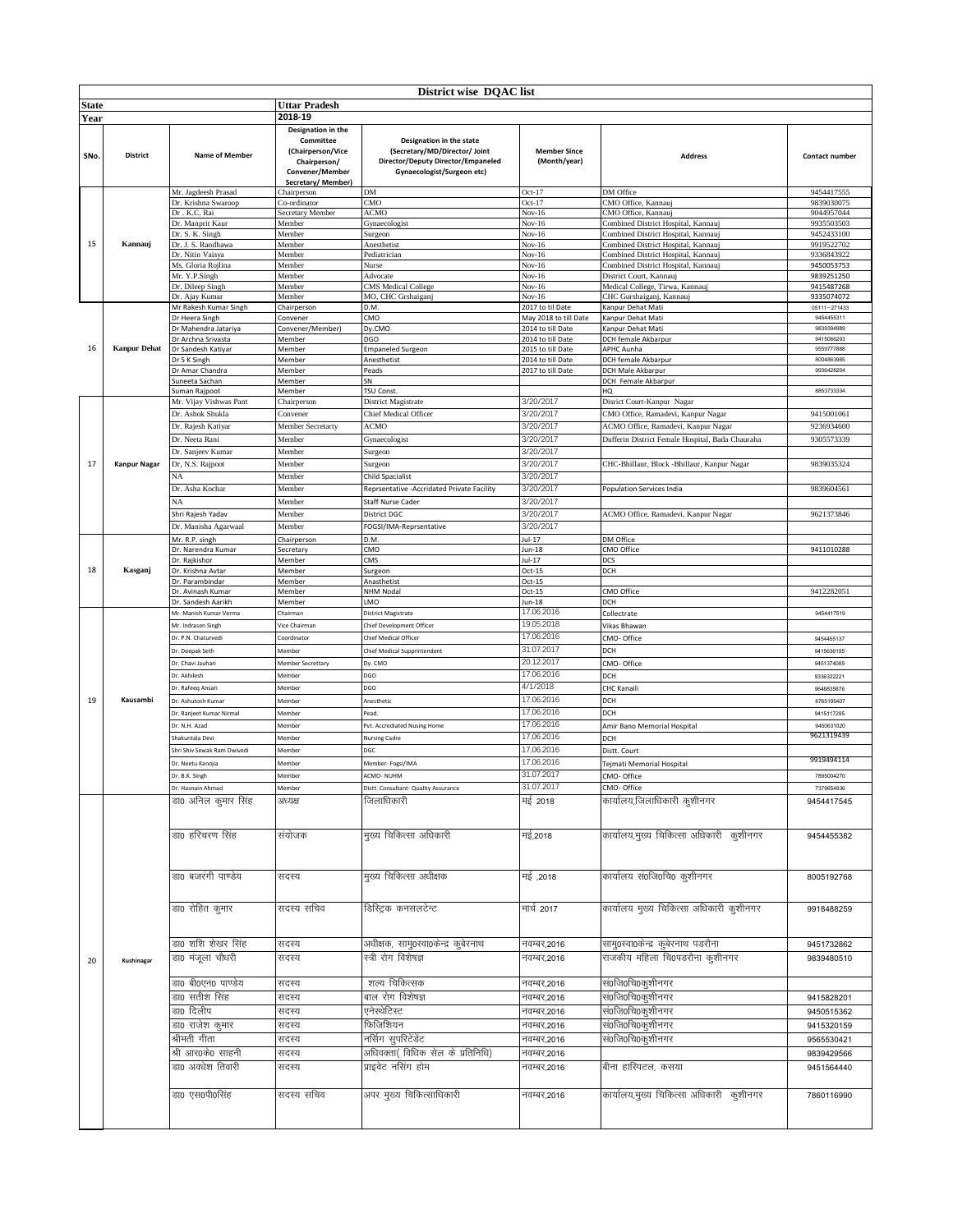|              | District wise DQAC list |                                               |                                                                                                              |                                                                                                                               |                                     |                                                              |                          |  |
|--------------|-------------------------|-----------------------------------------------|--------------------------------------------------------------------------------------------------------------|-------------------------------------------------------------------------------------------------------------------------------|-------------------------------------|--------------------------------------------------------------|--------------------------|--|
| <b>State</b> |                         |                                               | <b>Uttar Pradesh</b>                                                                                         |                                                                                                                               |                                     |                                                              |                          |  |
| Year         |                         |                                               | 2018-19                                                                                                      |                                                                                                                               |                                     |                                                              |                          |  |
| SNo.         | District                | <b>Name of Member</b>                         | Designation in the<br>Committee<br>(Chairperson/Vice<br>Chairperson/<br>Convener/Member<br>Secretary/Member) | Designation in the state<br>(Secretary/MD/Director/ Joint<br>Director/Deputy Director/Empaneled<br>Gynaecologist/Surgeon etc) | <b>Member Since</b><br>(Month/year) | <b>Address</b>                                               | Contact number           |  |
|              |                         | Shri Manvendra Singh                          | अध्यक्ष                                                                                                      | जिलाधिकारी                                                                                                                    | वर्ष                                | जिलाधिकारी ललितपुर                                           | 9454417549               |  |
|              |                         | I.A.S<br>Dr. Pratap Singh CMO                 | उपाध्यक्ष                                                                                                    | मुख्य चिकित्सा अधिकारी                                                                                                        | 2 वर्ष                              | मु0चि0अ0 कार्या0                                             | 9415060292               |  |
|              |                         | Dr.Ajay Bhale Nodal                           | सचिव                                                                                                         | अपर मुख्य चिकित्सा अधिकारी                                                                                                    | ३ वर्ष                              | मु0चि0अ0 कार्या0                                             | 9450082613               |  |
|              |                         | Dr.Geetanjali Gynecology                      | सदस्य                                                                                                        | प्रसूति रोग बिशेषज्ञ                                                                                                          | 5 वर्ष                              | जिला महिला चिकि0                                             | 8004515171               |  |
|              |                         | Dr.D.K.Raj Surgeon                            | सदस्य                                                                                                        | वरिष्ठ परामर्शदाता                                                                                                            | , वर्ष                              | जिला पुरूष चिकि0                                             | 9415586740               |  |
|              |                         | Dr.Chatan Raj Anesthetics                     | सदस्य                                                                                                        | चिकित्सा अधिकारी                                                                                                              | 5 वर्ष                              | जिला पुरूष चिकि0                                             | 9453673017               |  |
| 21           | Lalitpur                | Dr.Rajendra Prasad<br>Paedritrician           | सदस्य                                                                                                        | वरिष्ठ परामर्शदाता                                                                                                            | 5 वर्ष                              | जिला पुरूष चिकि0                                             | 9415166393               |  |
|              |                         | Dr. D.C. Dohre DYCMO (RCH) सदस्य              |                                                                                                              | उप मुख्य चिकित्सा अधिकारी                                                                                                     | 5 वर्ष                              | मु0चि0अ0 कार्या0                                             | 9918334181               |  |
|              |                         | Smt Ister Mashiha                             | सदस्य                                                                                                        | मैटर्न                                                                                                                        | 5 यर्थ                              | जिला पुरूष चिकि0                                             | 9532725925               |  |
|              |                         | Shri Indra Pal Singh Yadav<br>D.G.C. Civil    | सदस्य                                                                                                        | डी0जी0सी0 सिविल                                                                                                               | 5 वर्ष                              | जिला न्याया0 कोर्ट                                           | 9451832315               |  |
|              |                         | Sociaty for Pragati Bharat<br><b>NGO</b>      | सदस्य                                                                                                        | एन0जी0ओ0                                                                                                                      | 5 वर्ष                              | ललितपुर                                                      | $\overline{\phantom{a}}$ |  |
|              |                         | <b>IMA Representative</b><br>(Dr.R.K.Agrawal) | सदस्य                                                                                                        | आई०एम०ए० प्रतिनिधि                                                                                                            | 5 वर्ष                              | ललितपुर                                                      | 9452683700               |  |
|              |                         | Dr. Tarique Parvez Ansari                     | सदस्य                                                                                                        | जिला परामर्शदाता क्वालिटी एश्योरेन्स                                                                                          | 2 यर्ष                              | ललितपुर                                                      | 9301127573               |  |
|              |                         | Mr. Kaushal Raj Sharma (IAS)                  | ChairPerson                                                                                                  | President DHS                                                                                                                 | 21/11/2016                          | Collectrate, Lucknow                                         |                          |  |
|              |                         | Dr. Narendra Agrawal                          | Conveynor                                                                                                    | CMO                                                                                                                           | 21/11/2016                          | CMO Office Lucknow                                           |                          |  |
|              |                         | Dr. Ajay Raja                                 | Member                                                                                                       | ACMO (NRHM)                                                                                                                   | 21/11/2016                          | CMO Office Golaganj Lucknow                                  |                          |  |
|              |                         | Dr. Neera Jain                                | Member                                                                                                       | CMS                                                                                                                           | 21/11/2016                          | Veerangana Awanti Bai (DWH) Golaganj                         |                          |  |
|              |                         | Dr. Sanjeev Kumar                             | Member                                                                                                       | CMS                                                                                                                           | 21/11/2016                          | R.M.L. Combined Hospital Gomti Nagar Lucknow                 |                          |  |
|              |                         | Dr. Rishi Saxena                              | Member                                                                                                       | CMS                                                                                                                           | 21/11/2016                          | Balrampur Hospital (DH) Golaganj                             |                          |  |
|              |                         | Dr. Rashmi Verma                              | Member                                                                                                       | Superintendent                                                                                                                | 21/11/2016                          | <b>BMC Aliganj</b>                                           |                          |  |
|              |                         | Dr. Manju Chaurasia                           | Member                                                                                                       | Superintendent                                                                                                                | 21/11/2016                          | <b>BMC Aishbagh</b>                                          |                          |  |
|              |                         | Dr. Abhilasha Mishra                          | Member                                                                                                       | Superintendent                                                                                                                | 21/11/2016                          | BMC N.K. Road                                                |                          |  |
|              |                         | Dr. Rashmi Gupta                              | Member                                                                                                       | Superintendent                                                                                                                | 21/11/2016                          | BMC Indira Nagar Faizabad Road                               |                          |  |
|              |                         | Dr. Anupam Katiyar                            | Member                                                                                                       | Superintendent                                                                                                                | 21/11/2016                          | <b>BMC Silver Jubilee</b>                                    |                          |  |
|              |                         | Dr. Shikha Rawat                              | Member                                                                                                       | Superintendent                                                                                                                | 21/11/2016                          | <b>BMC Silver Jubilee</b>                                    |                          |  |
|              |                         | Dr. Ragini Gupta                              | Member                                                                                                       | Superintendent                                                                                                                | 21/11/2016                          | <b>BMC Tudiyaganj</b>                                        |                          |  |
|              |                         | Dr. Preeti                                    | Member                                                                                                       | Superintendent                                                                                                                | 21/11/2016                          | <b>BMC Chander Nagar</b>                                     |                          |  |
|              |                         | Dr. Milind Vardhan                            | Member                                                                                                       | Superintendent                                                                                                                | 21/11/2016                          | CHC BKT                                                      |                          |  |
|              |                         | Dr. Sandeep Singh                             | Member                                                                                                       | Superintendent                                                                                                                | 21/11/2016                          | CHC Itaunja                                                  |                          |  |
| 22           | Lucknow                 | Dr. Suresh Pandey                             | Member                                                                                                       | Superintendent                                                                                                                | 21/11/2016                          | <b>CHC Chinhat</b>                                           |                          |  |
|              |                         | Dr. Hemant                                    | Member                                                                                                       | Superintendent                                                                                                                | 21/11/2016                          | CHC Gosaiganj                                                |                          |  |
|              |                         | Dr. Jyoti Kamle                               | Member                                                                                                       | Superintendent                                                                                                                | 21/11/2016                          | CHC Kakori                                                   |                          |  |
|              |                         | Dr. Deepak Singh                              | Member                                                                                                       | Superintendent                                                                                                                | 21/11/2016                          | CHC Mall                                                     |                          |  |
|              |                         | Dr. A K Dixit                                 | Member                                                                                                       | Superintendent                                                                                                                | 21/11/2016                          | CHC Sarojani Nagar                                           |                          |  |
|              |                         | Dr. Kailash babu                              | Member                                                                                                       | Superintendent                                                                                                                | 21/11/2016                          | CHC Mohan Lal Ganj                                           |                          |  |
|              |                         | Dr. S.S. Raza                                 | Member                                                                                                       | Superintendent                                                                                                                | 21/11/2016                          | CHC Malihabad                                                |                          |  |
|              |                         | Dr. Anoop Srivastawa                          | Member                                                                                                       | ACMO                                                                                                                          | 21/11/2016                          | CMO Office Lucknow                                           |                          |  |
|              |                         | Dr. Manju Chaurasia                           | Member                                                                                                       | Gyanaecologist                                                                                                                | 21/11/2016                          | <b>B.M.C Aishbagh</b>                                        |                          |  |
|              |                         | Dr. Rajesh Srivastava                         | Member                                                                                                       | Surgeon                                                                                                                       | 21/11/2016                          | TB Hospital Thakurganj                                       |                          |  |
|              |                         | Dr. B.K.Yadav                                 | Member                                                                                                       | Physician                                                                                                                     | 21/11/2016                          | <b>Balrampur Hospital</b>                                    |                          |  |
|              |                         | Dr. Suresh Pandey                             | Member                                                                                                       | Anaesthetist                                                                                                                  | 21/11/2016                          | CHC Chinhat                                                  |                          |  |
|              |                         | Dr. Salman                                    | Member                                                                                                       | Paediatrician                                                                                                                 | 21/11/2016                          | Veerangana Awanti Bai Hospital                               |                          |  |
|              |                         | Mrs. Subodhini Brisco                         | Member                                                                                                       | Matron                                                                                                                        | 21/11/2016                          | Veerangana Awanti Bai Hospital                               |                          |  |
|              |                         | Dr. R.V. Singh                                | Member                                                                                                       | Dy. CMO                                                                                                                       | 21/11/2016                          | CMO Office Lucknow                                           |                          |  |
|              |                         | Dr. Gayatri Singh                             | Member                                                                                                       | Owner Maa Chandrika Devi Hospital                                                                                             | 21/11/2016                          | Maa Chandrika Devi Hospital Bakshi ka Talab Sita pur<br>Road |                          |  |
|              |                         | Dr. Indu Tandon                               | Member                                                                                                       | Fogsi Member                                                                                                                  | 21/11/2016                          | C/O Vardan Nursing Home Lajpatnagar Chowk Lucknow            |                          |  |
|              |                         | Sh Sahdev<br>Dr Suman                         | Chairperson<br>Convenor                                                                                      | District Magistrate<br>Chief Medical Officer                                                                                  | February 2018<br>May 2018           | Collectorate Mahoba<br>CMO Office Mahoba                     | 9454417534<br>8005192679 |  |
|              |                         | Dr Surendra Prasad<br>Dr S K Verma            | <b>Member Secretary</b><br>Member                                                                            | Addl. Chief Medical Officer (FP)<br>Gynecologist                                                                              | November 2016<br>November 2016      | CMO Office Mahoba<br>District Hospital Mahoba                | 9839627166<br>9415542312 |  |
| 23           | Mahoba                  | Dr D K Sullere<br>Dr S P Singh                | Member<br>Member                                                                                             | Surgeon<br>Aneasthetist                                                                                                       | November 2016<br>November 2016      | District Hospital Mahoba<br>District Hospital Mahoba         | 9450271287<br>9415153309 |  |
|              |                         | Dr R P Mishra                                 | Member<br>Member                                                                                             | Pediatrician<br><b>Private Accredited Nursing Home</b>                                                                        | November 2016<br>November 2016      | District Hospital Mahoba                                     | 9415497030               |  |
|              |                         | Smt Bhanu Ahirwar<br>Sh Indroal Singh         | Member<br>Member                                                                                             | <b>Nursing Cadre</b><br><b>District DGC</b>                                                                                   | November 2016<br>November 2016      | District Hospital Mahoba<br>District & Session Court Mahoba  | 8546042833<br>9415331848 |  |
|              |                         | Dr Awaneesh Shivhare                          | Member<br>Member                                                                                             | Representative-NGO<br>Representative-FOGSI/IMA                                                                                | November 2016<br>November 2016      | Mahoba                                                       | 9415589718               |  |
|              |                         | डॉ॰ राजकमार                                   | अध्यक्ष                                                                                                      | मुख्य चिकित्सा अधिकरी                                                                                                         | 2017-18                             | कार्यालय मुख्यचिकित्साधिकारी मेरठ                            | 9412546439               |  |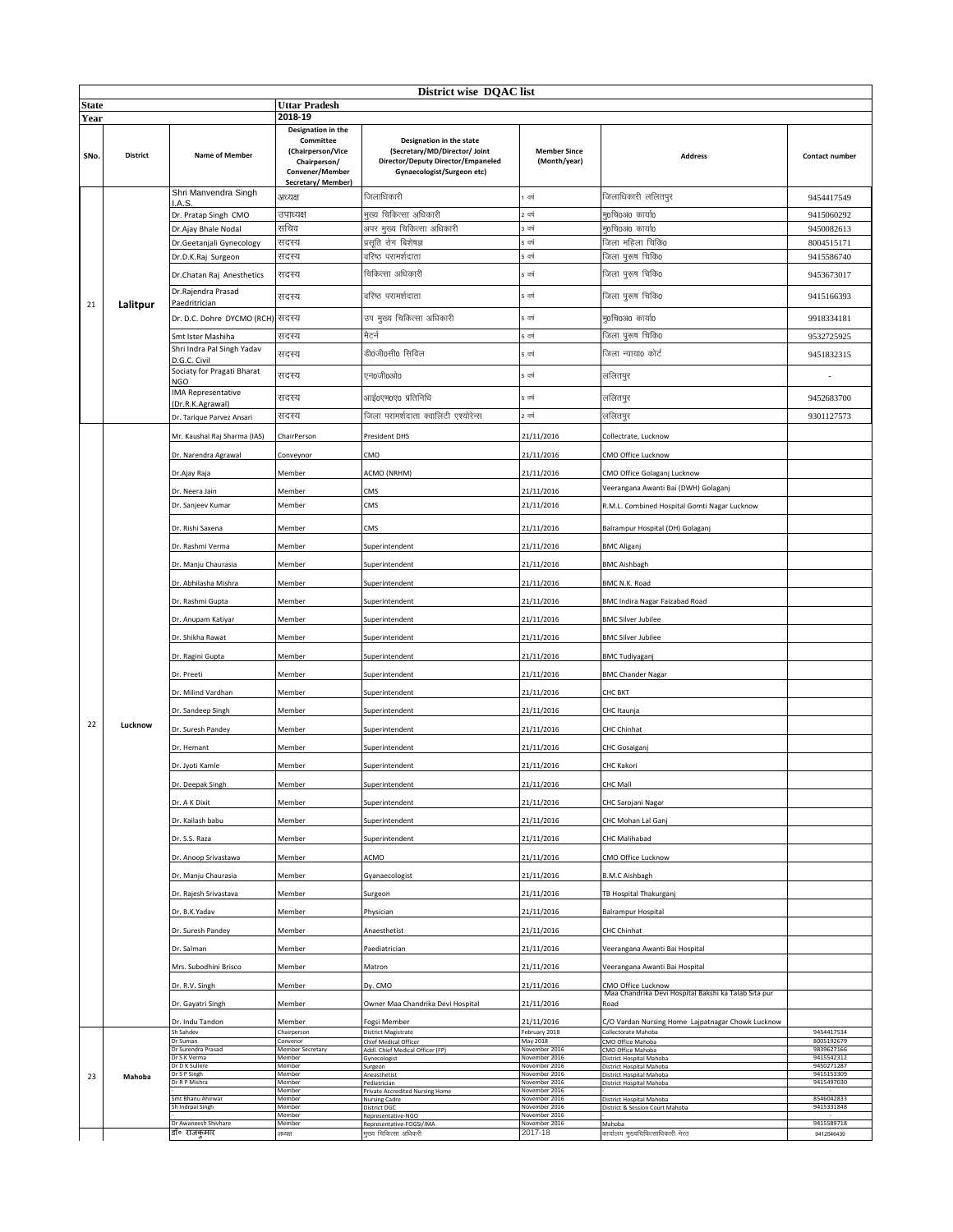|       |                       |                                             |                                                                                                              | District wise DOAC list                                                                                                       |                                     |                                                               |                          |
|-------|-----------------------|---------------------------------------------|--------------------------------------------------------------------------------------------------------------|-------------------------------------------------------------------------------------------------------------------------------|-------------------------------------|---------------------------------------------------------------|--------------------------|
| State |                       |                                             | <b>Uttar Pradesh</b>                                                                                         |                                                                                                                               |                                     |                                                               |                          |
| Year  |                       |                                             | 2018-19                                                                                                      |                                                                                                                               |                                     |                                                               |                          |
| SNo.  | <b>District</b>       | <b>Name of Member</b>                       | Designation in the<br>Committee<br>(Chairperson/Vice<br>Chairperson/<br>Convener/Member<br>Secretary/Member) | Designation in the state<br>(Secretary/MD/Director/ Joint<br>Director/Deputy Director/Empaneled<br>Gynaecologist/Surgeon etc) | <b>Member Since</b><br>(Month/year) | <b>Address</b>                                                | Contact number           |
|       |                       | डॉ॰ पूजा शर्मा                              | सचिव सदस्य                                                                                                   | अपर मुख्य चिकित्साधिकारी-प0क0                                                                                                 | 2017-18                             | कार्यालय मुख्यचिकित्साधिकारी मेरठ                             | 9412045860               |
|       |                       | डॉ॰ ईश्वरी देवी बत्रा                       | सदस्य                                                                                                        | स्त्री रोग विशेषज्ञ                                                                                                           | 2017-18                             | जिला महिला चिकित्सालय मेरठ                                    | 9358438567               |
| 24    | Meeruth               | डॉ॰ वीर सिंह                                | सदस्य                                                                                                        | शल्य चिकित्सक                                                                                                                 | 2017-18                             | साम०स्वा०के० सरधना                                            | 9997272454               |
|       |                       | डॉ॰ प्रदीप शर्मा                            | सदस्य                                                                                                        | ,<br>रेनेस्थेटिस्ट                                                                                                            | 2017-18                             | जिला महिला चिकित्सालय मेरठ                                    | 9411816766               |
|       |                       | श्रीमती आशा डोगरा                           | सदस्य                                                                                                        | .<br>जिला चिकित्सालयों के नर्सिंग सुपरिन्टेडेंट ⁄ उप सुपरिन्टेडेंट                                                            |                                     | जिला महिला चिकित्सालय मेरठ                                    | 9837163925               |
|       |                       |                                             |                                                                                                              |                                                                                                                               | 2017-18                             |                                                               |                          |
|       |                       | डॉ॰ मंजुला लखन पाल                          | सदस्य                                                                                                        | प्रतिनिधि–FOGSI/IMA                                                                                                           | 2017-18                             | मेरठ                                                          |                          |
|       |                       | Sri.Anurag Patel<br>Dr.O.P.Tiwari           | Chairperson<br>Convenor                                                                                      | DM<br>CMO                                                                                                                     | 23.04.2017<br>27.10.2017            | Collectrate MZP<br>CMO-MZP                                    | 9454417567<br>9454455171 |
|       |                       | Dr.R.S.Ram                                  | Member secretary                                                                                             | ACMO-RCH                                                                                                                      | 16.07.2016                          | CMO-MZP                                                       | 9838626313               |
|       |                       | Dr.Manju Lata                               | Member                                                                                                       | Gynaecologist                                                                                                                 | 16.07.2016                          | <b>DWH</b>                                                    | 9450333675               |
| 25    | Mirzapur              | Dr. Sanjay Pandey                           | Member                                                                                                       | Surgeon                                                                                                                       | 16.07.2016                          | <b>DWH</b>                                                    | 9451623007               |
|       |                       | Dr.Nelesh Srivastava                        | Member                                                                                                       | Anaesthetic                                                                                                                   | 16.07.2016                          | DH                                                            | 9839879745               |
|       |                       | Dr.R.K.Singh                                | Member                                                                                                       | <b>Child Specialist</b>                                                                                                       |                                     | DH                                                            |                          |
|       |                       | Dr.Archana Kesari<br>Smt.Panmati            | Member<br>Member                                                                                             | private nusing home<br>Nursing                                                                                                | 29.09.16<br>29.09.16                | jagat saaw gali dakajganj<br>DH                               | 9532337126<br>8005489696 |
|       |                       | Sri.Asuosth Agrwal                          | Member                                                                                                       | DGC                                                                                                                           |                                     | District court                                                | 9415206351               |
|       |                       | Shri Rakesh Kumar                           | Chairperson                                                                                                  | DM                                                                                                                            | $May-16$                            | Civil Line Moradabad                                          | 9415906240               |
|       |                       | Dr. Vinita Agnihotri                        | Convener                                                                                                     | CMO                                                                                                                           | 07.07.2017                          | Civil Line Moradabad                                          | 9412237224               |
|       |                       | Dr. Deepak verma                            | <b>Member Secretary</b>                                                                                      | <b>ACMO</b>                                                                                                                   | 01.05.2018                          | Civil Line Moradabad                                          | 9012588380               |
|       |                       | Dr. Sujata Gautam<br>Dr. V. K. Goyal        | Member<br>Member                                                                                             | Gyne<br>MS                                                                                                                    | 14.07.2017<br>26.04.2014            | Civil Line Moradabad<br>Civil Line Moradabad                  | 9456484484<br>9412746110 |
| 26    | Moradabad             | Dr. Rajeev Kr. Sharma                       | Member                                                                                                       | Anes                                                                                                                          | 14.072017                           | Civil Line Moradabad                                          | 9759010757               |
|       |                       | Dr. Sandeep Gupta                           | Member                                                                                                       | MS CHC Bilari                                                                                                                 | 14.072017                           | Bilari                                                        | 9401404422               |
|       |                       | Smt. Shalini Bhatnagar                      | Member                                                                                                       | Metrine                                                                                                                       | 26.04.2016                          | Civil Line Moradabad                                          | 9837032926               |
|       |                       | Shri. Shiv Kr. Rana                         | Member                                                                                                       | Legal Advisor                                                                                                                 | 01.05.2018                          | Civil Line Moradabad                                          | 9837032828               |
|       |                       | Ravi Gangal<br>Dr. Sudeep Kaur              | Member                                                                                                       | Member                                                                                                                        | 14.02.2017                          | Muskan Nursing Home Moradabad                                 | 9897280601               |
|       |                       | Dr P S Mishra                               | <b>FOGSI</b><br>Chairperson                                                                                  | Member<br>Chief Medical officer                                                                                               | 14.07.2017<br>2/28/2017             | Amrit Nursing Home Buddhi Vihar<br>CMO Office, Muzaffar Nagar | 8791018765<br>9634092001 |
|       |                       | Mr Hari Parshad                             | Convener                                                                                                     | One Representative from DPMU                                                                                                  | 9/23/2016                           | DPMU Office, Muzaffar Nagar                                   | 8005193078               |
|       |                       | Dr. Sunil Kumar Aggarwal                    | Member Secretary                                                                                             | ACmo (Rch)                                                                                                                    | 4/23/2018                           | CMO Office, Muzaffar Nagar                                    | 9411867413               |
|       |                       | Dr P.K Aggarwal                             | Member                                                                                                       | CMS, District Male Hospital                                                                                                   | 9/23/2016                           | District Male Hospital, Muzaffar Nagar                        | 9454455282               |
|       |                       | Dr Amita Garg                               | Member                                                                                                       | CMS, District Women Hospital                                                                                                  | 9/23/2016                           | District Women Hospital, Muzaffar Nagar                       | 9634092040               |
|       |                       | Dr Rajiv Nigam<br>Dr Punam Lata             | Member<br>Member                                                                                             | Charge of CHC & PHC(One each, by rotation)                                                                                    | 9/23/2016<br>9/23/2016              | CHC-Khatauli, Khatauli<br>PHC-Purkazi, Purkazi                | 9412630441<br>9058171481 |
|       |                       | Dr P.K Aggarwal                             | Member                                                                                                       | One empanelled Surgeon(from DH)                                                                                               | 9/23/2016                           | District Male Hospital, Muzaffar Nagar                        | 9454455282               |
|       | <b>Muzaffar Nagar</b> | Or O.P Singh                                | Member                                                                                                       | One Medical Anesthetist (DH)                                                                                                  | 9/23/2016                           | District Male Hospital, Muzaffar Nagar                        | 9897485077               |
| 27    |                       | Mrs M G Siddque                             | Member                                                                                                       | One Nursing cadre(DH)                                                                                                         | 9/23/2016                           | District Male Hospital, Muzaffar Nagar                        | 8126548909               |
|       |                       | Mrs Renu Luthra<br>Dr. Sharan Singh         | Member<br>Member                                                                                             | One Nursing cadre(DWH)<br>District Immunization officer                                                                       | 9/23/2016                           | District Women Hospital, Muzaffar Nagar                       | 9358913151               |
|       |                       | Or Parveen Chopra                           | Member                                                                                                       | District Blindness control officer                                                                                            | 9/23/2016                           | CMO Office, Muzaffar Nagar<br>CMO Office, Muzaffar Nagar      | 9837212503               |
|       |                       | Dr V.K.Singh                                | Member                                                                                                       | District Vector borne officer                                                                                                 | 9/23/2016                           | CMO Office, Muzaffar Nagar                                    | 9412801754               |
|       |                       | Mr Sahabaj Minhaj                           | Member                                                                                                       | DUC, Unicef                                                                                                                   | 9/23/2016                           | CMO Office, Muzaffar Nagar                                    | 9560438330               |
|       |                       | Mr Vinod Sharma                             | Member                                                                                                       | DMC,PCI,Core                                                                                                                  | 9/23/2016                           | CMO Office, Muzaffar Nagar                                    | 9917476380               |
|       |                       | Mrs Pushpa Rani                             | Member                                                                                                       | DHEIO                                                                                                                         | 9/23/2016                           | CMO Office, Muzaffar Nagar                                    | 9639092316               |
|       |                       | Mr Pawan<br>Mr Anish Ahmad                  | Member<br>Member                                                                                             | Data Operator, DPMU<br>ARO(FP)                                                                                                | 9/23/2016<br>9/23/2016              | DPMU Office, Muzaffar Nagar<br>CMO Office, Muzaffar Nagar     | 9758866474<br>9634092030 |
|       |                       | Dr Iftikhar Ali Ansari                      | Co Convener                                                                                                  | DQAU                                                                                                                          | 9/23/2016                           | CMO Office, Muzaffar Nagar                                    | 9837227224               |
|       |                       | Dr.Akhilesh Mishra                          | President                                                                                                    | DM                                                                                                                            | 3month                              | <b>DM Residence Pilibhit</b>                                  |                          |
|       |                       | Dr.Seema Agrawal                            | Conviner                                                                                                     | CMO                                                                                                                           | 2month                              | <b>CMO Residence</b>                                          | 8126764842               |
|       |                       | Dr.CM Chaturvedi                            | Secratery/Member                                                                                             | ACMO-RCH                                                                                                                      | 5 years<br>5 years                  | <b>Hospital Compound</b><br><b>Hospital Compound</b>          | 9418287651<br>9719110579 |
|       |                       | Dr.PK Agrawal<br>Dr. Anita Chaurasia        | Member<br>Member                                                                                             | Surgeon<br>Surgeon                                                                                                            | 4 years                             | <b>Hospital Compound</b>                                      | 9411494202               |
| 28    | Pilibhit              | Dr. Pushpa pant                             | Member                                                                                                       | Surgeon                                                                                                                       | 4 years                             | Hospital Compound                                             | 8859369562               |
|       |                       | Dr. Rajesh kumar                            | Member                                                                                                       | Anesthetic                                                                                                                    | 4 years                             | Hospital Compound                                             |                          |
|       |                       | Dr. Rajkumar                                | Member                                                                                                       | <b>Chield Specialist</b>                                                                                                      | 4years                              | <b>Hospital Compound</b>                                      |                          |
|       |                       | Smt.Kiran Sahay<br>Dr. Astha Kanchan        | Member<br>Member                                                                                             | Metern<br>Narayan Hospital,                                                                                                   | 4 years                             | <b>Hospital Compound</b><br>Mohalla Khakra                    |                          |
|       |                       | Mangalsen gangwar                           | Member                                                                                                       | Govt. Advocate                                                                                                                | 4 years                             | Awasvikas Colony                                              |                          |
|       |                       | Foxi member                                 |                                                                                                              |                                                                                                                               |                                     |                                                               |                          |
|       |                       | District Megistrate, Pratapgarh             | President                                                                                                    |                                                                                                                               | 01.12.2016                          |                                                               | 9454417520               |
|       |                       | Chief Medical Officer, Pratapgar            | Convener                                                                                                     |                                                                                                                               | 01.12.2016                          | Cmo. Office Pratapgarh                                        | 6386685822               |
|       |                       | CMS, DH Pratapgarh                          | Member                                                                                                       |                                                                                                                               | 01.12.2016                          | District Hospital Pratapgarh                                  | 9415306152               |
|       |                       | CMS, DWH Pratapgarh                         | Member                                                                                                       |                                                                                                                               | 01.12.2016                          | District WomenHospital Pratapgarh                             | 7317433847               |
|       |                       | Superitendents, CHC's                       | Member                                                                                                       |                                                                                                                               | 01.12.2016                          |                                                               |                          |
|       |                       | MOIC's PHC'c                                | Member                                                                                                       |                                                                                                                               | 01.12.2016                          |                                                               |                          |
|       |                       | Dr. Neelima Sonkar                          | Member                                                                                                       |                                                                                                                               | 01.12.2016                          | District WomenHospital Pratapgarh                             | 7755046669               |
|       |                       | Dr.R.C.Tripathi                             | Member                                                                                                       |                                                                                                                               | 01.12.2016                          | District Hospital Pratapgarh                                  |                          |
|       |                       | Dr. Anil Gupta                              | Member                                                                                                       |                                                                                                                               | 01.12.2016                          | District Hospital Pratapgarh                                  |                          |
| 29    | Pratapgarh            | Dr.S.K. Tripathi                            | Member                                                                                                       |                                                                                                                               | 01.12.2016                          | District WomenHospital Pratapgarh                             |                          |
|       |                       | Dr. Manoju Khatri                           | Member                                                                                                       |                                                                                                                               | 01.12.2016                          | District Hospital Pratapgarh                                  |                          |
|       |                       | Nursing Suptds Of District                  | Member                                                                                                       |                                                                                                                               | 01.12.2016                          |                                                               |                          |
|       |                       | Hospitals<br>Representative of Vidhik Cell, |                                                                                                              |                                                                                                                               | 01.12.2016                          |                                                               |                          |
|       |                       | ratapgarh<br>Dr.S.S.Gupta sanjivani Nursing | Member<br>Member                                                                                             |                                                                                                                               | 01.12.2016                          |                                                               |                          |
|       |                       | Home<br>ACMO, RCH/Nodal Q.A.                | Member Secretary                                                                                             |                                                                                                                               | 01.12.2016                          | Cmo. Office Pratapgarh                                        | 9415250283               |
|       |                       | ACMO/Ndal NUHM                              | Member                                                                                                       |                                                                                                                               | 28.07.2017                          | Cmo. Office Pratapgarh                                        | 9415254357               |
|       |                       | District Counsultant, Q.A.                  |                                                                                                              |                                                                                                                               |                                     |                                                               | 9838680880               |
|       |                       | oratapgarh                                  | Member                                                                                                       |                                                                                                                               | 28.07.2017                          | Cmo. Office Pratapgarh                                        |                          |
|       |                       | Mr. Mahendra Kumar                          | Chairperson                                                                                                  | DM<br>CMO                                                                                                                     | 02/2018<br>07/2017                  | Rampur                                                        | 9454417573<br>9412287650 |
|       |                       | Dr. S.K. Sharma<br>Dr. R.K.Gangwaar         | Convener<br>Member Seecretary                                                                                | ACMO (RCH)                                                                                                                    | 06/2016                             | Rampur<br>Rampur                                              | 9927555565               |
|       |                       |                                             | Member                                                                                                       | DGO                                                                                                                           |                                     | Rampur                                                        |                          |
|       |                       | Dr. Rajesh kumar                            | Member                                                                                                       | MS                                                                                                                            | 08/2015                             | Rampur                                                        | 9415175648               |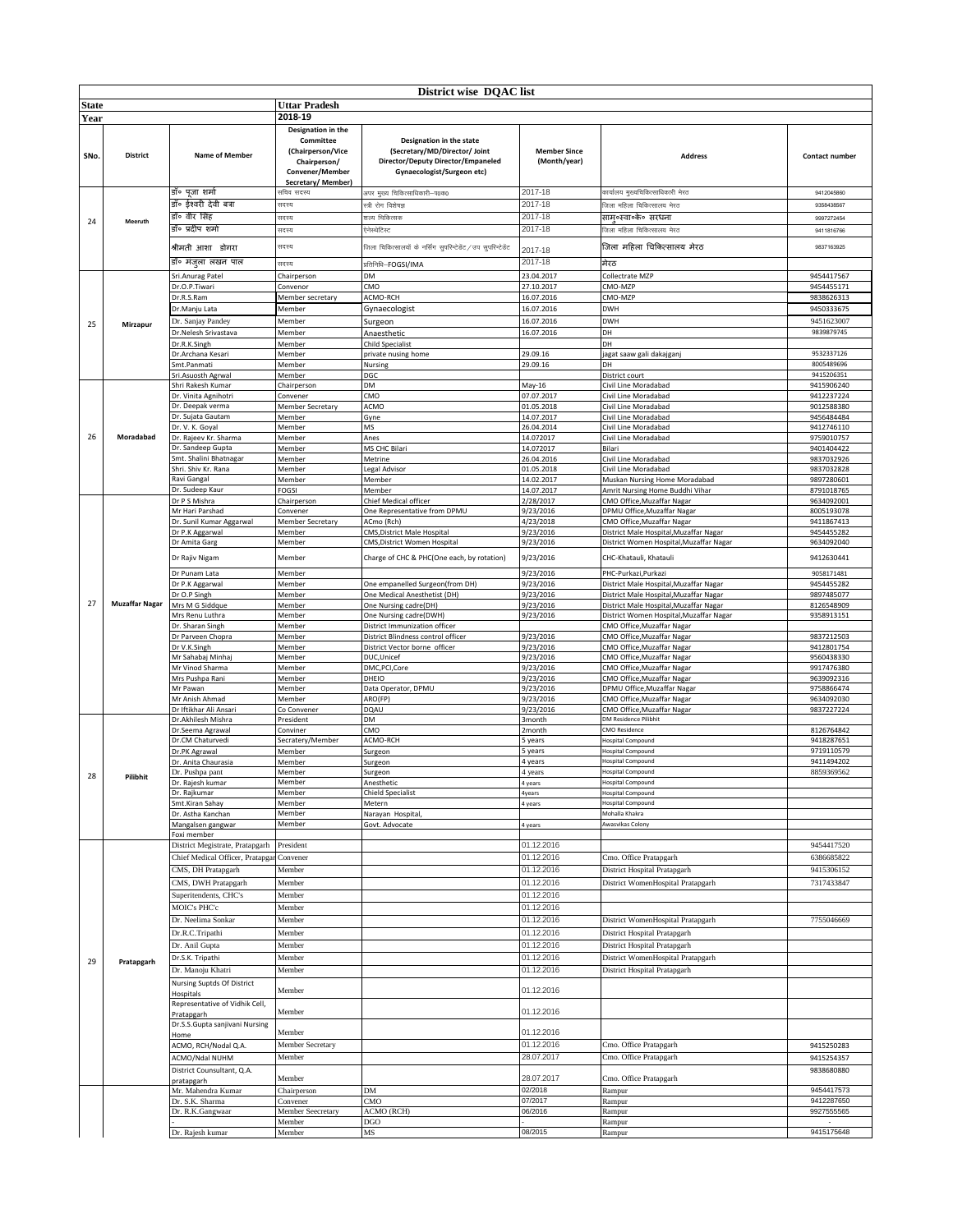|              | District wise DQAC list |                                            |                                                                                        |                                                                                                                               |                                     |                                                            |                          |  |
|--------------|-------------------------|--------------------------------------------|----------------------------------------------------------------------------------------|-------------------------------------------------------------------------------------------------------------------------------|-------------------------------------|------------------------------------------------------------|--------------------------|--|
| <b>State</b> |                         |                                            | Uttar Pradesh                                                                          |                                                                                                                               |                                     |                                                            |                          |  |
| Year         |                         |                                            | 2018-19                                                                                |                                                                                                                               |                                     |                                                            |                          |  |
|              |                         |                                            | Designation in the                                                                     |                                                                                                                               |                                     |                                                            |                          |  |
| SNo.         | <b>District</b>         | <b>Name of Member</b>                      | Committee<br>(Chairperson/Vice<br>Chairperson/<br>Convener/Member<br>Secretary/Member) | Designation in the state<br>(Secretary/MD/Director/ Joint<br>Director/Deputy Director/Empaneled<br>Gynaecologist/Surgeon etc) | <b>Member Since</b><br>(Month/year) | <b>Address</b>                                             | Contact number           |  |
| 30           | Rampur                  | Dr. Laxman Mehta                           | Member                                                                                 | Anaesthetists                                                                                                                 | 02/2017                             | Rampur                                                     | 9837304057               |  |
|              |                         | Dr.Rakesh Kumar                            | Member                                                                                 | Pediatrician                                                                                                                  | 06/2017                             | Rampur                                                     |                          |  |
|              |                         | Dr. Tissy                                  | Member                                                                                 | Private Accredate                                                                                                             | 12/2016                             | Rampur                                                     | 9458729473               |  |
|              |                         | kaithreen Masish                           | Member                                                                                 | <b>Nursing Cader</b>                                                                                                          | 08/2015                             | Rampur                                                     | $\overline{\phantom{a}}$ |  |
|              |                         | District level DGC                         | Member                                                                                 | DGC                                                                                                                           | 08/2015                             | Rampur                                                     |                          |  |
|              |                         | Dr.Kuldeep Chahuan                         | Member                                                                                 | NGO Member                                                                                                                    | 08/2015                             | Rampur                                                     | 9536701657               |  |
|              |                         | Sri Rajendra Prasad                        | President                                                                              | District Magistrate                                                                                                           | 3/1/2018                            | DM Office                                                  | 9454417568               |  |
|              |                         | Dr. Satish Singh                           | Sub President                                                                          | Chief Medical Officer                                                                                                         | 1/1/2017                            | CMO, Office                                                | 8005192693               |  |
|              |                         | Dr. Azra Khan                              | Member                                                                                 | <b>DGO</b>                                                                                                                    | 3/1/2015                            | District Hospital                                          | 9450259607               |  |
|              |                         | Dr. Dhiraj Prasad                          | Member                                                                                 | Surgeon                                                                                                                       | 11/23/2016                          | District Hospital                                          | 9935657385               |  |
|              |                         | Dr. S.P. Singh                             | Member                                                                                 | Anesthetics                                                                                                                   | 3/1/2015                            | District Hospital                                          | 9415268154               |  |
| 31           | <b>SR Nagar</b>         | Dr. V. D. Verma                            | Member Secretory                                                                       | <b>ACMO RCH</b>                                                                                                               |                                     | CMO Office                                                 |                          |  |
|              |                         | Dr. O.P. Gupta                             | Member                                                                                 | <b>Child Specialist</b>                                                                                                       |                                     | District Hospital                                          |                          |  |
|              |                         | Smt. Usha Singh                            | Member                                                                                 | Matren                                                                                                                        | 3/1/2015                            | District Hospital                                          | 9307935148               |  |
|              |                         | Rakesh Ku. Singh                           | Member                                                                                 | Advocate                                                                                                                      |                                     | District Nyayalaya                                         |                          |  |
|              |                         | Dr. A. K. Gupta                            | Member                                                                                 | Manager Jivandeep Hospital                                                                                                    |                                     | Indrameel Bhadohi                                          |                          |  |
|              |                         | Dr. A. K. Gupta                            | Member                                                                                 | President IMA                                                                                                                 |                                     | Jivandeep Hospital, Bhadohi                                |                          |  |
|              |                         |                                            |                                                                                        |                                                                                                                               |                                     |                                                            |                          |  |
|              |                         | Shri A.K.Pandey<br>Dr B.S.Sodhi            | Chairman<br>Convenor                                                                   | District Magistrate<br>Chief Medical Officer                                                                                  | $Jun-17$<br>Dec-16                  | Collectorate, Saharanpur<br>CMO Office, Saharanpur         | 9454417575<br>8005192691 |  |
|              |                         | Dr V.S.Pundeer                             | Mamber Secretary                                                                       | <b>ACMO-Family Planning</b>                                                                                                   | Apr-16                              | CMO Office, Saharanpur                                     | 9412668919               |  |
|              |                         | Dr Mamta Sodhi                             | Member                                                                                 | Gynaecologist                                                                                                                 | Aug-16                              | District Women Hospital, Saharanpur                        | 9675546764               |  |
|              |                         | Dr Ramesh Chandra                          | Member                                                                                 | Surgeon                                                                                                                       | Dec-16                              | District Hospital, Saharanpur                              | 9412111921               |  |
|              |                         | Dr Mahesh Grover                           | Member                                                                                 | Anesthetist                                                                                                                   | Apr-16                              | District Women Hospital, Saharanpur                        | 8057435694               |  |
|              |                         | Dr Vinod Kumar                             | Member                                                                                 | Pediatrician                                                                                                                  | Dec-16                              | District Women Hospital, Saharanpur                        | 9457389569               |  |
|              |                         | Dr Vinita Malhotra                         | Member                                                                                 | Private accredited Nursing Home                                                                                               | Dec-16                              | Dr Vinita Malhotra Nursing Home ,Saharanpur                | 9412230586               |  |
|              |                         | Smt Shobha Sharma                          | Member                                                                                 | Nursing Cadre                                                                                                                 | Apr-18                              | District Women Hospital, Saharanpur                        | 9997923650               |  |
| 32           | Saharanpur              | Shri Mohammad Farooq                       | Member                                                                                 | District DGC                                                                                                                  | Feb-15                              | Civil Court ,saharanpur                                    | 9412132331               |  |
|              |                         | Dr Qudsia Anjum                            | Member                                                                                 | <b>NGO</b>                                                                                                                    | Feb-17                              | Purcham, C/0 Hindu Kanya Inter College, Saharanpur         | 9837378699               |  |
|              |                         | Dr Gayatri Sehgal                          | Member                                                                                 | Representative-FOGSI/IMA                                                                                                      | Aug-16                              | Sona Trauma & Maternity Centre, Bajoria Road<br>saharanpur | 9410164940               |  |
|              |                         | Mr. Anand Kumar Singh                      | Chairperson                                                                            | District Majistrate                                                                                                           | July'2017                           | Collectrate Bahjoi District Sambhal (UP)                   | 9454416890               |  |
|              |                         | Dr Amita Singh                             | Convener                                                                               | CMO                                                                                                                           | July'2017                           | CMO officer, CHC Bahjoi District Sambhal(UP)               | 8005193665               |  |
|              |                         | Dr Prabhakar                               | Member Secretary                                                                       | <b>ACMO</b>                                                                                                                   | April' 2016                         | CMO officer, CHC Bahjoi District Sambhal(UP)               | 9719740402               |  |
| 33           | Sambhal                 | Dr Pradeep Agrawal                         | Member                                                                                 | Surgeon                                                                                                                       | April' 2016                         | CHC Gunnaur District Sambhal(UP)                           | 9412121960               |  |
|              |                         | Dr Ranjna Singh                            | Member                                                                                 | <b>Empaneled Gynaecologist</b>                                                                                                | Sept'2017                           | DCH Sambhal District Sambhal(UP)                           | 9412449472               |  |
|              |                         | Mamta Rani                                 | Member                                                                                 | SN                                                                                                                            | April' 2018                         | CHC Bahjoi District Sambhal(UP)                            | 9720958958               |  |
|              |                         | Mahesh Chandra Gautam                      | Member                                                                                 | ARO                                                                                                                           | Sept'2017                           | CMO officer, CHC Bahjoi District Sambhal(UP)               | 9411915623               |  |
|              |                         | Dr. Manish Varshney                        | Member                                                                                 | Pvt Nursing home                                                                                                              | Sept'2017                           | Sumanglam hospital Bahjoi District Sambhal                 | 9412244158               |  |
|              |                         | Dr. Shyam Goani                            | Member                                                                                 | President IMA                                                                                                                 | Sept'2017                           | Mohan Pathology Chandausi District Sambhal                 | 9897169500               |  |
|              |                         | Mr. Amit Kumar Singh                       | Chairperson                                                                            | DM                                                                                                                            | Mar-18                              | DM-Office Sonebhadra                                       | 9454147569               |  |
|              |                         | Dr. S.P. Singh                             | Convener                                                                               | CMO                                                                                                                           | $Sep-17$                            | CMO-Office Sonebhadra                                      | 9415243543               |  |
|              |                         | Dr. D.K.Singh                              | Member Secretary                                                                       | <b>ACMO</b>                                                                                                                   | 1/4/2017                            | CMO-Office Sonebhadra                                      | 9415251365               |  |
|              |                         | Dr. Geeta jaiswar<br>Dr. S.K. Chatuervediy | Member<br>Member                                                                       | Gynaecologist<br>Surgeon                                                                                                      | 23-2-2017<br>23-2-2017              | DCH Robertsganj<br>PHC Kakrahi                             | 9415392976<br>7607788571 |  |
|              |                         | Dr. K.K. Singh                             | Member                                                                                 | Anas                                                                                                                          | 23-2-2017                           | DCH Robertsganj                                            | 9839206336               |  |
| 34           | Sonebhadra              | Dr. Sangram Singh                          | Member                                                                                 | Pard                                                                                                                          | 23-2-2017                           | DCH Robertsganj                                            | 9451494606               |  |
|              |                         |                                            | Member                                                                                 | प्राईवेट एकीडिट नर्सिंग होम                                                                                                   |                                     |                                                            |                          |  |
|              |                         | Smt. J. Bollwer                            | Member                                                                                 | SN                                                                                                                            | 23-2-2017                           | DCH Robertsganj                                            | 9935992942               |  |
|              |                         |                                            | Member                                                                                 | जनपद स्तर डी0जी0सी0                                                                                                           | 23-2-2017                           |                                                            |                          |  |
|              |                         |                                            | Member                                                                                 | .<br>प्रतिनिधि–स्वयंसेवी संस्था / अभिप्रमाणित निजी स्वास्थ्य संस्था                                                           |                                     |                                                            |                          |  |
|              |                         | Dr. Veena Singh                            | Member                                                                                 | प्रतिनिधि–FOGSI/IMA                                                                                                           | 23-2-2017                           | आस्था हॉस्पिटल, राबर्टसगंज, सोनभद्र                        | 9415876062               |  |
|              |                         | श्री विवेक                                 | जिलाधिकारी / अध्यक्ष                                                                   |                                                                                                                               |                                     |                                                            | 05362-240441             |  |
|              |                         | डा0 सी0बी0एन0 त्रिपाठी                     | मुख्य चिकित्सा<br>अधिकारी / संयोजक                                                     |                                                                                                                               |                                     |                                                            | 9454455357               |  |
|              |                         | डा0 राम आसरे                               | अपर मुख्य चिकित्सा                                                                     |                                                                                                                               |                                     |                                                            | 9415120985               |  |
|              |                         |                                            | आर0सी0एच0 ⁄<br>सदस्य सचि                                                               |                                                                                                                               |                                     |                                                            |                          |  |
|              |                         | डा0 ए0के0 सिंह सेंगर                       | इम्पैनल्ड फिजीषियन<br>जिला चिकित्सालय                                                  |                                                                                                                               |                                     |                                                            | 9415301277               |  |
|              |                         | डा0 उर्मिला चौधरी                          | इम्पैनल्ड स्त्री रोग<br>विषेषज्ञ / सदस्य                                               |                                                                                                                               |                                     |                                                            | 9415771192               |  |
|              |                         | डा0 वी0बी0 सिंह                            | इम्पैनल्ड सर्जन ⁄                                                                      |                                                                                                                               |                                     |                                                            | 9415046031               |  |
| 35           | Sultanpur               |                                            | सदस्य                                                                                  |                                                                                                                               |                                     |                                                            |                          |  |
|              |                         | डा0 बी0पी0 अग्रवाल                         | थ्नष्वेतक ∕ सदस्य                                                                      |                                                                                                                               |                                     |                                                            | 9415046238               |  |
|              |                         | डा0 गोपाल रजक                              | बाल रोग<br>विषेषज्ञ / सदस्य                                                            |                                                                                                                               |                                     |                                                            | 9450714073               |  |
|              |                         | श्रीमती सुन्दरकली सिंह                     | मैट्रन जिला महिला                                                                      |                                                                                                                               |                                     |                                                            | 8948773843               |  |
|              |                         |                                            | चिकित्सालय / सदस्य                                                                     |                                                                                                                               |                                     |                                                            |                          |  |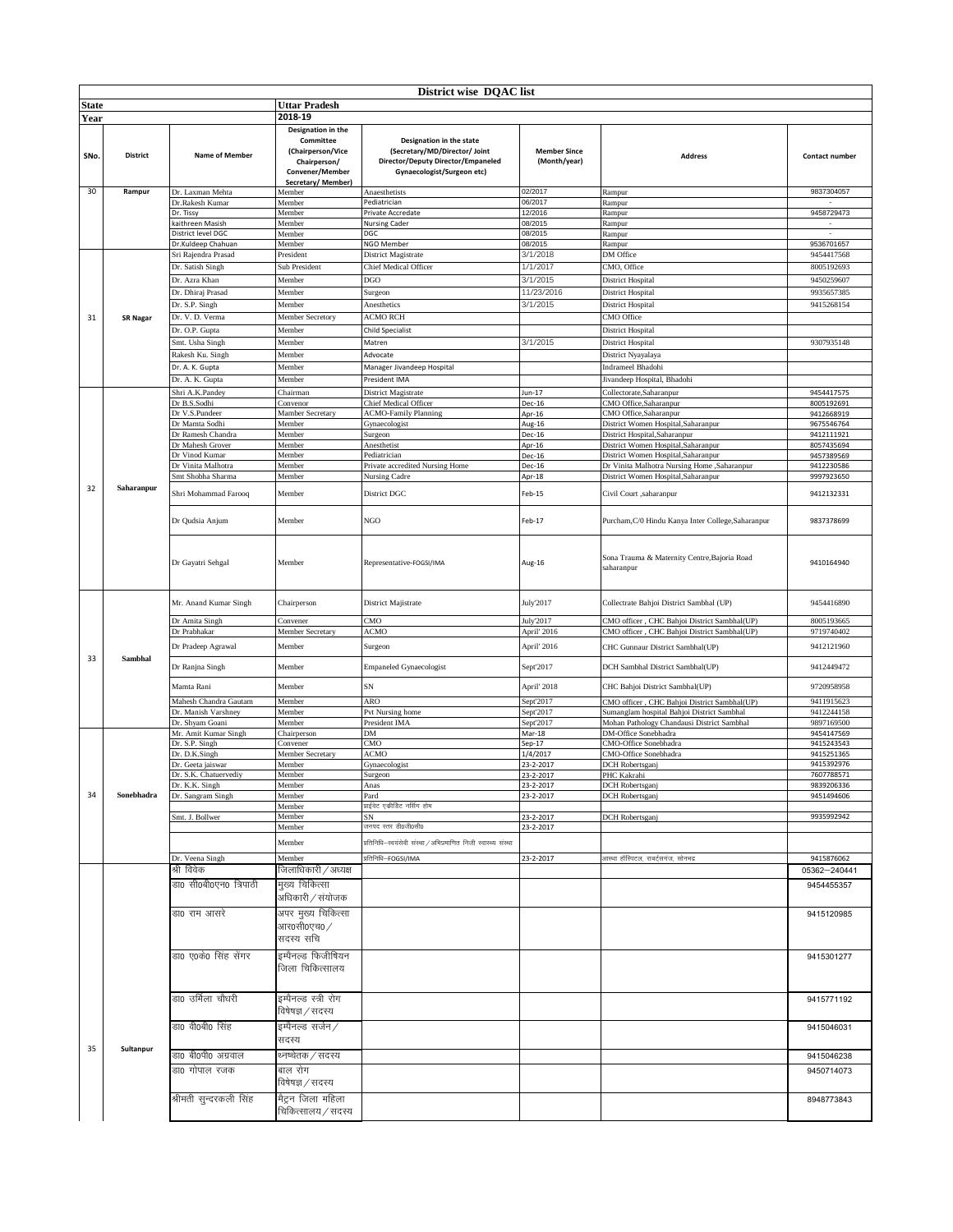|              |                 |                                       |                         | District wise DQAC list                                  |                      |                                                         |                          |
|--------------|-----------------|---------------------------------------|-------------------------|----------------------------------------------------------|----------------------|---------------------------------------------------------|--------------------------|
| <b>State</b> |                 |                                       | <b>Uttar Pradesh</b>    |                                                          |                      |                                                         |                          |
|              |                 |                                       | 2018-19                 |                                                          |                      |                                                         |                          |
| Year         |                 |                                       | Designation in the      |                                                          |                      |                                                         |                          |
|              |                 |                                       | Committee               | Designation in the state                                 |                      |                                                         |                          |
|              |                 |                                       | (Chairperson/Vice       | (Secretary/MD/Director/ Joint                            | <b>Member Since</b>  |                                                         |                          |
| SNo.         | <b>District</b> | <b>Name of Member</b>                 | Chairperson/            | Director/Deputy Director/Empaneled                       | (Month/year)         | <b>Address</b>                                          | Contact number           |
|              |                 |                                       | Convener/Member         | Gynaecologist/Surgeon etc)                               |                      |                                                         |                          |
|              |                 |                                       | Secretary/Member)       |                                                          |                      |                                                         |                          |
|              |                 | श्री ज्ञान प्रकाष                     | जिला शासकीय             |                                                          |                      |                                                         | 9415546060               |
|              |                 |                                       | अधिवक्ता / सदस्य        |                                                          |                      |                                                         |                          |
|              |                 |                                       |                         |                                                          |                      |                                                         |                          |
|              |                 | डा0 आलोक कुमार सिंह                   | निजी                    |                                                          |                      |                                                         | 9839136191               |
|              |                 |                                       | चिकित्सालय / सदस्य      |                                                          |                      |                                                         |                          |
|              |                 | अधीक्षक / प्रभारी                     | सामु0 / प्रा0स्वा0के0 / |                                                          |                      |                                                         |                          |
|              |                 |                                       | सदस्य                   |                                                          |                      |                                                         |                          |
|              |                 |                                       |                         |                                                          |                      |                                                         |                          |
|              |                 | डॉ0 बी0के0 शुक्ला                     | एम0सी0आई0 / सदस्य       |                                                          |                      |                                                         | 9415212666               |
|              |                 |                                       |                         |                                                          |                      |                                                         |                          |
|              |                 | Mr.Devendra Nath Panday               | Chairperson             | DM                                                       | 2.07.2018            | Collectorate Office, Unnao                              |                          |
|              |                 | Dr Lalta Prasad                       | Covener                 | CMO                                                      | 28.10.17             | CMO Office                                              | 8005192700               |
|              |                 | Dr Lalta Prasad                       | Member                  | CMS-MALE                                                 | 28.10.17             | Uma Shanker Dixit District Male Hospital Unnao          | 8005192700               |
|              |                 | Dr Anju Dubey                         | Member                  | CMS-FEMALE                                               | 28.10.17             | Uma Shanker Dixit District FemaleHospital Unnao         | 9451293910               |
|              |                 | Dr A.K.Rawat                          | Member                  | <b>ACMO-RCH</b>                                          | 28.10.17             | CMO OffiCE                                              | 8005193021               |
|              |                 | Medical Officer Incharge              | Member                  | Medical Officer                                          | 28.10.17             | CHC/PHC (Rotational)                                    |                          |
| 36           | Unnao           | Dr Rani Bala                          | Member                  | Gynaecologist                                            | 28.10.17             | Uma Shanker Dixit District Female Hospital Unnao        | 9415042627               |
|              |                 | Dr Akhilesh Vikram                    | Member                  | Medical Officer                                          | 28.10.17             | CHC Nawabganj                                           | 9451161035               |
|              |                 | Dr. Vishal Mohan                      | Member                  | Anaestesist                                              | 28.10.17             | Uma Shanker Dixit District Female Hospital Unnao        |                          |
|              |                 | Dr.Ram Khilawan                       | Member                  | Paedritician                                             | 28.10.17             | Uma Shanker Dixit District Female Hospital Unnao        | 950126005                |
|              |                 | Ram Lali                              | Member                  | <b>Staff Nurse</b>                                       | 28.10.17             | Uma Shanker Dixit District Female Hospital Unnao        |                          |
|              |                 | Vinod Jaiswal<br>Dr Rekha Singh       | Member                  | District Legal Cell<br>Medical Officer                   | 28.10.17<br>28.10.17 | District Legal Cell<br>Muskan Arto and Maternity Centre | 9415746804               |
|              |                 | Mr. Surendra Singh IAS                | Member<br>Chairperson   | DM                                                       | $Jun-18$             | Varanasi                                                | 9454417579               |
|              |                 | Dr. V. B Singh                        | Convener                | CMO                                                      | Jun-16               | Varanasi                                                | 9415301513               |
|              |                 | Dr.A. K. Maurya                       | Member Secretary        | <b>ACMO RCH</b>                                          | Mar-17               | Varanasi                                                | 9918902101               |
|              |                 | Dr. P.D Gupta                         | Member                  | Gynaecologist                                            | Mar-15               | Varanasi                                                | 9839881866               |
|              |                 | Dr. Sarika Rai                        | Member                  | Gynaecologist                                            | Mar-15               | Varanasi                                                | 9839310989               |
| 37           | Varanasi        | Dr. Umesh Singh                       | Member                  | Anaesthetist                                             | Mar-17               | Varanasi                                                | 9450896145               |
|              |                 | Dr. Gulrej Aalam                      | Member                  | Peadiatrician                                            | Mar-18               | Varanasi                                                | 7860465538               |
|              |                 | Mrs. Usha Rao                         | Member                  | Metron                                                   | Mar-17               | Varanasi                                                | 8808022555               |
|              |                 | Representative PSC                    | Member                  | <b>NGO</b>                                               | Mar-18               | Varanasi                                                | 9415285507               |
|              |                 | Dr. Manisha Singh                     | Member                  | <b>IMA</b>                                               | Mar-18               | Varanasi                                                | 9415223535               |
|              |                 | Dr. Raj shekhar                       | Chairperson             | <b>District Megistrate</b>                               | January 2018         | Office District Megistrate, Basti                       | 9454417528               |
|              |                 | Dr. J.L.M. Kushwaha                   | Covener                 | Chief Medical Officer                                    | May_2017             | CMO Office Basti                                        | 8005192643               |
|              |                 | Dr. C.K Verma                         | <b>Member Secretary</b> | ACMO                                                     | Sep_2016             | UIP, Basti                                              | 9196020000               |
|              |                 | Dr A k singh                          | member                  | cms dwh                                                  | sep_2017             | District Women Hoapital Basti                           | 9415173435               |
|              |                 | Dr. Mamta Rani                        | Member                  | Gynaecologist                                            | Sep_2016             | District Women Hoapital Basti                           | 9415785607               |
|              |                 | Dr V k srivastava                     | Member                  | Surgeon                                                  | Sep_2017             | <b>DH Basti</b>                                         | 9415122207               |
| 38           | Basti           | Dr. Shudhanshu Dwivedi                | Member                  | Anesthetic                                               | Sep_2016             | District Women Hoapital Basti                           | 9984455888               |
|              |                 | Dr Ramji soni                         | Member                  | physician                                                | 9/1/2017             | District Hoapital Basti                                 | 9648727238               |
|              |                 | Dr. Sarfaraj                          | Member                  | <b>Child Specialist</b>                                  | Sep_2016             | District Hoapital Basti                                 | 9125121150<br>9415639475 |
|              |                 | Mrs shanti Jaiswal                    | Member                  | <b>Nursing Cadre</b>                                     | 9/1/2016             | T.B Hospital Basti<br>DGC Office                        | 9307294856               |
|              |                 | Mr Jai singh<br>Ms. Prasanna Pandey   | member<br>Member        | Legal cell                                               | 9/1/2016<br>Sep_2016 | District Women Hoapital Basti                           | 9415122012               |
|              |                 | Dr Anil srivastava                    | member                  | <b>Nursing Cadre</b><br>IMA                              | 9/1/2017             | Near kateshwar park Basti                               | 9415037391               |
|              |                 | Mr. Ram Lalit Yadav                   | Member                  | Volunteer Organization                                   | Sep_2016             | Gramin Sewa Sansthan, Basti                             | 9451426137               |
|              |                 | Sujeet Kumar                          | President               | IAS                                                      | 2018-19              | Deoria                                                  |                          |
|              |                 | Dr. Dhirendra Chaudhary               | Convenar                | CMO                                                      | 2018-19              | Deoria                                                  | 8005192853               |
|              |                 | Dr. S.N. Singh                        | Member Secreatry        | Add. CMO                                                 | 2018-19              | CMO Office Deoria                                       | 9415629563               |
|              |                 | Dr. Chhotelal                         | Member                  | <b>CMS Male</b>                                          | 2018-19              | Deoria                                                  | 9452148985               |
|              |                 | Dr. Mala Sinha                        | Member                  | <b>CMS Female</b>                                        | 2018-19              | Deoria                                                  | 9451672198               |
|              |                 | All CHC/PHC                           | Member                  | Supptt./MOI/C                                            | 2018-19              | PHC/CHC                                                 |                          |
|              |                 | Dr. Alpana Rani Gupta                 | Member                  | Gynaecologist                                            | 2018-19              | DWH, Deoria                                             | 9415341600               |
| 39           | Deoria          | Dr. Rakesh Kumar                      | Member                  | Surgeon                                                  | 2018-19              | DH, Deoria                                              | 9415381389               |
|              |                 | Dr. Suresh Kumar                      | Member                  | Anesthesia                                               | 2018-19              |                                                         |                          |
|              |                 | Dr. H.K. Mishra                       | Member                  | Physician                                                | 2018-19              | DH, Deoria                                              |                          |
|              |                 | Dr. A.K. Verma                        | Member                  | Pediatrician                                             | 2018-19              | DH, Deoria                                              |                          |
|              |                 | Susheel                               | Member                  | Nursing Supptt. DWH                                      | 2018-19              | DWH, Deoria                                             |                          |
|              |                 | Shanta Gupta<br>Satish Chand Tripathi | Member<br>Member        | Nursing Supptt.DH<br><b>District Prosecution Officer</b> | 2018-19<br>2018-19   | DH, Deoria<br>District Prosecution Officer Deoria       |                          |
|              |                 | Dr. Deepika Tiwari                    | Member                  | Accredited Private Nursing Home                          | 2018-19              | Dr. Deepika women Care Centre, Deoria                   |                          |
|              |                 | Sh. Amit Kishore                      | Chairperson             | DM                                                       | April, 2017          | DM Office, Etah                                         | 9454417514               |
|              |                 | Dr. Ajay Agrawal                      | Convener                | CMO                                                      | April, 2017          | CMO Office, Etah                                        | 8005192862               |
|              |                 | Dr. S.K. Majumdar                     | Member                  | CMS (Male)                                               | April, 2017          | DMH, Etah                                               | 9412277711               |
|              |                 | Dr. Pradeep Kumar                     | Member                  | CMS (Female)                                             | April, 2017          | DWH, Etah                                               | 9412484198               |
|              |                 | Dr. R.N. Gupta                        | Member Scretary         | ACMO                                                     | April, 2017          | CMO Office, Etah                                        | 8006674368               |
|              |                 | <b>Dr. Anita Kumari</b>               | Member                  | Gynaecologist                                            | April, 2017          | DWH, Etah                                               | 9837604648               |
|              |                 | Dr. R.N. Jindal                       | Member                  | Orthopaedic Surgeon                                      | April, 2017          | DMH, Etah                                               | 9411231631               |
| 40           | Etah            | Dr. Rakesh Dayal                      | Member                  | Anaesthetist                                             | April, 2017          | DWH, Etah                                               | 9412384797               |
|              |                 | Dr. Kuldeep Kumar                     | Member                  | Paediatrician                                            | April, 2017          | DMH, Etah                                               |                          |
|              |                 | Sh. Roop Kishore Gautam               | Member                  | Privet Accredited Nursing Home                           | April, 2017          | Jalesar, Etah                                           |                          |
|              |                 | Smt. Veera Denial                     | Member                  | <b>Nursing Cadre</b>                                     | April, 2017          | DMH, Etah                                               |                          |
|              |                 | Sh. P.K. Tripathi                     | Member                  | District DGC                                             | April, 2017          | Collectrate, Etah                                       |                          |
|              |                 | Dr. Rajesh Saxena                     | Member                  | Representative- FOGSI/IMA                                | April, 2017          | Court Road, Etah                                        |                          |
|              |                 | All MS/MOIc - Block CHC/PHC           | Member                  | MS/MOIC                                                  | April, 2017          |                                                         |                          |
|              |                 | Dr Shalini Verma                      | MBBS                    | LMO                                                      | CHC                  | CHC/PHC, Etah<br>CHC Paratawal                          |                          |
|              |                 |                                       | MBBS                    | LMO                                                      | CHC                  | CHC Lashmipur                                           | 9236162114               |
| 41           | Maharajganj     | Dr Kavita Agrawal<br>Dr Viddya Sagar  | MBBS                    | MOIC                                                     | <b>BPHC</b>          | PHC Siswa                                               | 7398728797<br>9956503509 |
|              |                 | Dr Ramjan Ali                         | MBBS                    | MO                                                       | CHC                  | <b>CHC Nichlaul</b>                                     | 9935648435               |
|              |                 |                                       | स्यक्ष                  | जिलाधिकरी                                                |                      | सिविल लाईन फिरोजाबाद।                                   |                          |
|              |                 | ग्न0 एस0के0दीक्षित                    | संयोजक                  | मुख्य चिकित्सा अधिकरी                                    | जनवरी 2017           | सिविल लाईन फिरोजाबाद।                                   | 9012089999               |
|              |                 | ग० एस०के०एस० राना                     | सचिव सदस्य              | अपर मुख्य चिकित्साधिकारी-प0क0                            | जनवरी 2015           | सिविल लाईन फिरोजाबाद।                                   | 7248882733               |
|              |                 | ग्न0 साधना रौठार                      | सदस्य                   | स्त्री रोग विशेषज्ञ                                      | करवरी 2017           | जिला महिला चिकित्सालय, फिरोजाबाद।                       | 8005192704               |
|              |                 | <b>sto राजवीर सिंह</b>                | सदस्य                   | शल्य चिकित्सक                                            | जनवरी 2015           | जेला चिकित्सालय ,<br>फिरोजाबाद                          | 9412330834               |
|              |                 | ऽा0 आलोक कुमार                        | सदस्य                   | ऐनेस्थेटिस्ट                                             | जनवरी 2015           | जिला चिकित्सालय , फिरोजाबाद।                            | 9319201494               |
| 42           | फिरोजाबाद       | ग० एल०के० गुप्ता                      | सदस्य                   | बाल रोग विशेषज्ञ                                         | जनवरी 2015           | जिला चिकित्सालय , फिरोजाबाद                             | 9917369900               |
|              |                 | ऽा0 मिली अग्रवाल                      | सदस्य                   | गईवेट एकीडिट नर्सिंग होम                                 | जनवरी 2015           | जीवन ज्योति नर्सिग होम                                  |                          |
|              |                 | श्रीमती सुमन कुशवाहा                  | सदस्य                   | नर्सिंग केंडर                                            | जनवरी 2015           | जिला महिला चिकित्सालय, फिरोजाबाद।                       |                          |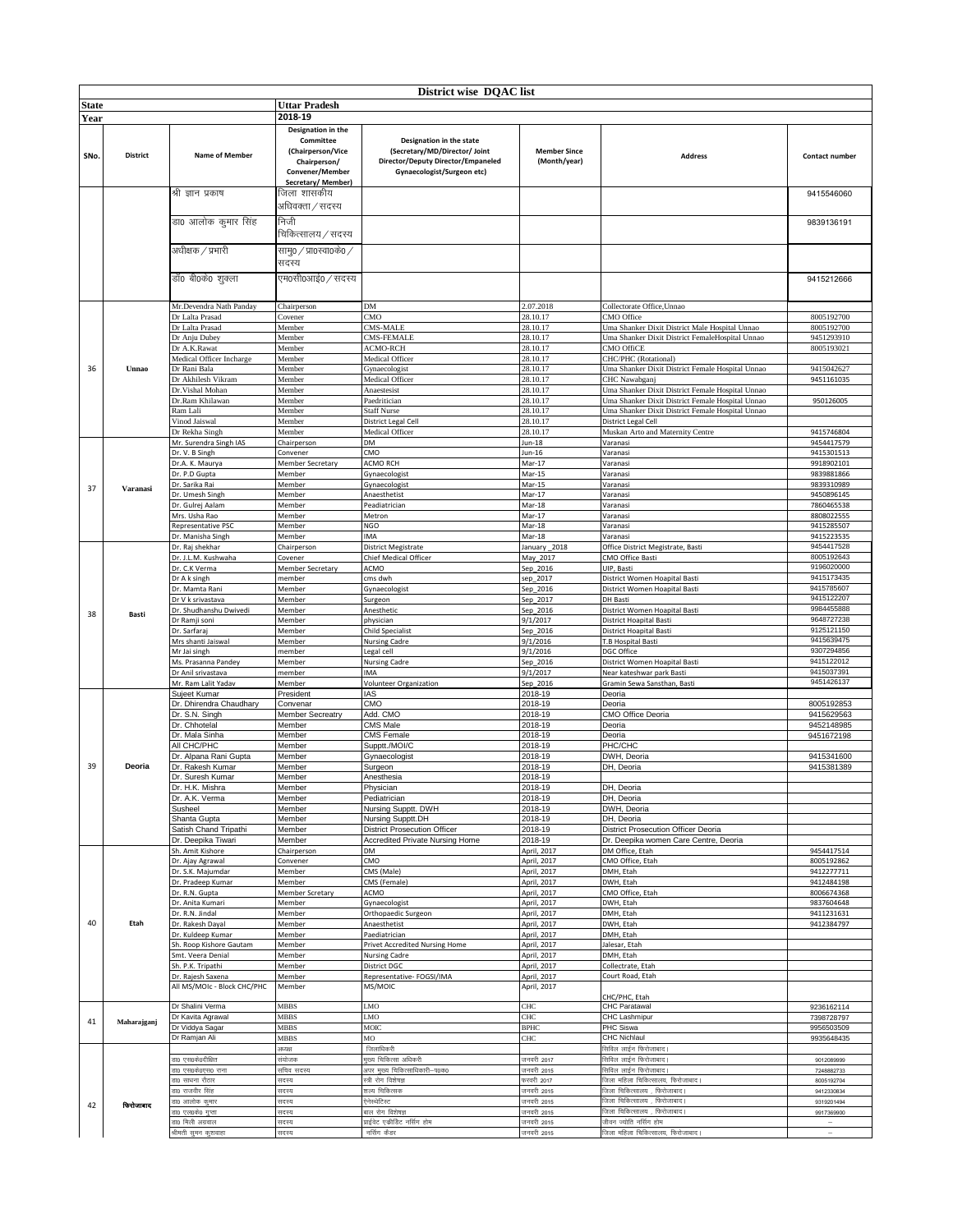|              | District wise DQAC list |                                               |                                                                                                              |                                                                                                                               |                                     |                                                                                                |                                        |  |
|--------------|-------------------------|-----------------------------------------------|--------------------------------------------------------------------------------------------------------------|-------------------------------------------------------------------------------------------------------------------------------|-------------------------------------|------------------------------------------------------------------------------------------------|----------------------------------------|--|
| <b>State</b> |                         |                                               | <b>Uttar Pradesh</b>                                                                                         |                                                                                                                               |                                     |                                                                                                |                                        |  |
| Year         |                         |                                               | 2018-19                                                                                                      |                                                                                                                               |                                     |                                                                                                |                                        |  |
| SNo.         | District                | <b>Name of Member</b>                         | Designation in the<br>Committee<br>(Chairperson/Vice<br>Chairperson/<br>Convener/Member<br>Secretary/Member) | Designation in the state<br>(Secretary/MD/Director/ Joint<br>Director/Deputy Director/Empaneled<br>Gynaecologist/Surgeon etc) | <b>Member Since</b><br>(Month/year) | <b>Address</b>                                                                                 | Contact number                         |  |
|              |                         | .<br>श्री शिवराज सिंह यादव                    | मदस्य                                                                                                        | जनपद स्तर डी0जी0सी0                                                                                                           | अक्टूबर 2016                        | बार काउन्सिल फिरोजाबाद                                                                         | 9411059995                             |  |
|              |                         | श्री जफर आलम                                  | सदस्य                                                                                                        | प्रतिनिधि–स्वयंसेवी संस्था/अभिप्रमाणित निजी स्वास्थ्य संस्था                                                                  | जनवरी 2015                          | चाइल्ड लाइन फिरोजाबाद                                                                          | 9058207770                             |  |
|              |                         | sto शिखा जैन                                  | सदस्य<br>अध्यक्ष                                                                                             | गतिनिधि-FOGSI/IMA<br>जिलाधिकरी                                                                                                | जनवरी 2017                          | जैन नर्सिंग हेाम फिरोजाबाद<br>कार्या0 जिलाधिकारी,मैनपुरी                                       | 8954000104                             |  |
|              |                         | <b>sto राम किशन</b>                           | संयोजक                                                                                                       | मुख्य चिकित्सा अधिकरी                                                                                                         | /1/2017                             | कार्या0 मु0चि0अ0,मैनपुरी                                                                       | 9457950695                             |  |
|              |                         | डा0 जी0पी0 शुक्ला                             | सदस्य                                                                                                        | अपर मुख्य चिकित्सा अधिकरी                                                                                                     | 1/1/2017                            | कार्या0 मु0चि0अ0,मैनपुरी                                                                       | 8005192883                             |  |
|              |                         | ग्र0 उमा चौधरी                                | सदस्य                                                                                                        | स्त्री रोग विशेषज्ञ,                                                                                                          | 1/1/2017                            | जिला महिला चिकित्सालय,,मैनपुरी                                                                 | 9458284421                             |  |
| 43           | नैनपुरी                 | no गाौरव पारीख<br>ग0 हरि दत्त नेमी            | सचिव सदस्य<br>सदस्य                                                                                          | श्शल्य चिकित्सक.<br>ऐनेस्थेटिस्ट                                                                                              | 1/1/2017<br>1/1/2017                | जिला चिकित्सालय,मैनपुरी<br>जिला महिला चिकित्सालय,,मैनपुरी                                      | 9458284421<br>8005192706               |  |
|              |                         | ग्न0 राजेश मिश्रा                             | सदस्य                                                                                                        | बाल रोग विशेषज्ञ                                                                                                              | 1/1/2017                            | जिला महिला चिकित्सालयमैनपरी                                                                    |                                        |  |
|              |                         | रग्रवाल नर्सिंग होम                           | सदस्य                                                                                                        | प्राइवेट एकीडिटेड, नर्सिंग होम                                                                                                | 1/1/2017                            | .<br>अग्रवाल नर्सिंग होम कचहरी रोड, मैनपुरी                                                    | 9837001759                             |  |
|              |                         | नीलम                                          | सदस्य                                                                                                        | नर्सिंग केडर                                                                                                                  | 1/1/2017                            | जिला महिला चिकित्सालय,,मैनपुरी                                                                 | 7351858567                             |  |
|              |                         | ग्र्स्माना अली<br>डा0 संजय अग्रवाल            | सदस्य<br>सदस्य                                                                                               | जनपद स्तरीय डी0जी0सी0<br>प्रतिनिधि–FOGSI/IMA                                                                                  | 1/1/2017<br>1/1/2017                | दीवानी, मैनपुरी<br>अग्रवाल नर्सिंग होम कचहरी रोड, मैनपुरी                                      | 9411499668<br>9837001759               |  |
|              |                         | श्री नितिन बंसल                               | अध्यक्ष                                                                                                      | जिलाधिकरी                                                                                                                     | 42534                               | कार्या0 जिलाधिकारी , मथुरा                                                                     | 9837849256                             |  |
|              |                         | डॉ आर.के.नैय्यर                               | संयोजक                                                                                                       | मुख्य चिकित्सा अधिकरी                                                                                                         |                                     | कार्या0 मु0चि0अ0 , मथुरा                                                                       | 9415012481                             |  |
|              |                         | डा दिलीप जाटव                                 | सचिव सदस्य                                                                                                   | अपर मुख्य चिकित्साधिकारी-प0क0                                                                                                 |                                     | कार्या0 मु0चि0अ0 , मथुरा                                                                       | 9837701429                             |  |
|              |                         | डॉ वर्षा तिवारी<br>डॉ वीरेन्द्र तिवारी        | सदस्य<br>सदस्य                                                                                               | स्त्री रोग विशेषज्ञ<br>शल्य चिकित्सक                                                                                          |                                     | बी0एल तिवारी मैमेरियल हॉस्पीटल मध <mark>ु</mark> रा<br>बी0एल तिवारी मैमेरियल हॉस्पीटल<br>मथुरा | 9997188464<br>9897127444               |  |
|              |                         | डॉ देवेन्द्र मोहन                             | सदस्य                                                                                                        | ऐनेस्थेटिस्ट                                                                                                                  |                                     | .<br>जिला चिकित्सालय , मथुरा                                                                   | 9837061392                             |  |
| 44           | मधुरा                   | डॉ अन्नन्त व्यास                              | सदस्य                                                                                                        | बाल रोग विशेषज्ञ                                                                                                              |                                     | जिला चिकित्सालय , मथुरा                                                                        |                                        |  |
|              |                         | डॉ पवन अग्रवाल                                | सदस्य                                                                                                        | निश्चेतक                                                                                                                      |                                     | प्राईवेट एकीडिट नर्सिंग होम , मथुरा                                                            | 9837038481                             |  |
|              |                         | ोनीता दास                                     | सदस्य                                                                                                        | नर्सिंग कैडर                                                                                                                  |                                     | जिला चिकित्सालय ,मधुरा                                                                         | 9410226991                             |  |
|              |                         | ाद्री प्रसाद<br>ारती वर्मा                    | सदस्य<br>सदस्य                                                                                               | जनपद स्तर डी0जी0सी0<br>प्रतिनिधि                                                                                              |                                     | कलैक्टेड , मधुरा<br>स्वयंसेवी संस्था , मथुरा                                                   | 9410488045                             |  |
|              |                         | ः<br>ग्रॅ शालिनी अग्रवाल                      | सदस्य                                                                                                        | प्रतिनिधि–FOGSI/IMA                                                                                                           |                                     | प्राईवेट हॉस्पीटल<br>मथरा                                                                      | 9837038481                             |  |
|              |                         |                                               | अध्यक्ष                                                                                                      | जिलाधिकरी                                                                                                                     | पदेन                                | अलीगढ़                                                                                         |                                        |  |
|              |                         | ऽा0 मदन लाल अग्रवाल                           | संयोजक                                                                                                       | मुख्य चिकित्सा अधिकरी                                                                                                         | पदेन                                | अलीगढ                                                                                          | 8650501960                             |  |
|              |                         | ग्न0 पी0के0शर्मा<br>ः<br>ग0 नाहिद रिजवी       | सचिव सदस्य<br>सदस्य                                                                                          | अपर मुख्य चिकित्साधिकारी-प0क0<br>स्त्री रोग विशेषज्ञ                                                                          | पदेन<br>2/9/2016                    | अलीगढ<br>जिला महिला चिकित्सालय,अलीगढ                                                           | 9761220777<br>9412397515<br>9927453656 |  |
|              |                         | डा0 रामबिहारी                                 | सदस्य                                                                                                        | शल्य चिकित्सक                                                                                                                 | 2/9/2016                            | मलखान सिंह जिला चिकित्सालय अलीगढ़                                                              |                                        |  |
|              |                         | no मौo असलम                                   | सदस्य                                                                                                        | रेनेस्थेटिस्ट                                                                                                                 | 2/9/2016                            | मलखान सिंह जिला चिकित्सालय अलीगढ़                                                              |                                        |  |
| 45           | अलीगढ                   | ग0 जे0पी0 शर्मा                               | सदस्य                                                                                                        | बाल रोग विशेषज्ञ                                                                                                              | 2/9/2016                            | जिला महिला चिकित्सालय,अलीगढ                                                                    |                                        |  |
|              |                         | ग0 आशा राठी<br>नुश्री सोसन मै <mark>सी</mark> | सदस्य<br>सदस्य                                                                                               | प्राईवेट एकीडिट नर्सिंग होम<br>नर्सिंग कैडर                                                                                   | 2/9/2016<br>2/9/2016                | सासनी गेट, अलीगढ़<br>जिला महिला चिकित्सालय,अलीगढ़                                              |                                        |  |
|              |                         | जेला शासकीय अधिवक्ता                          | सदस्य                                                                                                        | जनपद स्तर डी0जी0सी0                                                                                                           | 2/9/2016                            | अलीगढ़                                                                                         |                                        |  |
|              |                         |                                               |                                                                                                              |                                                                                                                               |                                     |                                                                                                |                                        |  |
|              |                         | श्री उमम फारूख                                | सदस्य                                                                                                        | प्रतिनिधि–स्वयंसेवी संस्था / अभिप्रमाणित निजी स्वास्थ्य संस्था                                                                | 2/9/2016                            | अलीगढ                                                                                          | 9045813401                             |  |
|              |                         | डा0 आशा राठी                                  | सदस्य<br>अध्यक्ष                                                                                             | प्रतिनिधि–FOGSI/IMA<br>जिलाधिकरी                                                                                              | 2/9/2016                            | सासनी गेट, अलीगढ़<br>जिलाधिकारी, कार्यालय हाथरस                                                |                                        |  |
|              |                         | डा0 रामवीर सिंह                               | संयोजक                                                                                                       | मुख्य चिकित्सा अधिकरी                                                                                                         | 04.08.2014                          | कार्यालय मुख्य चिकित्सा अधिकारी, हाथरस।                                                        | 8005192663                             |  |
|              |                         | डा0 डी0के0 अग्रवाल                            | सचिव सदस्य                                                                                                   | अपर मुख्य चिकित्साधिकारी-प0क0                                                                                                 | 12.01.2015                          | कार्यालय मुख्य चिकित्सा अधिकारी, हाथरस।                                                        | 9412811504                             |  |
|              |                         | डा0 वन्दना पाण्डे                             | सदस्य                                                                                                        | स्त्री रोग विशेषज्ञ                                                                                                           | 12.01.2015                          | जिला महिला चिकित्सालय हाथरस                                                                    | 9458510292                             |  |
| 46           | डायरस                   | डा0 रामलखन सिंह<br>डा० आर०के० दयाल            | सदस्य<br>सदस्य                                                                                               | शल्य चिकित्सक<br>ऐनेस्थेटिस्ट                                                                                                 | 12.01.2015<br>12.01.2015            | साम्©स्वा0केन्द्र, सादाबाद।<br>जिला पुरूष चिकित्सालय, हाथरस।                                   | 9319137387<br>9412384979               |  |
|              |                         | डा0 अमन कुमार                                 | सदस्य                                                                                                        | बाल रोग विशेषज्ञ                                                                                                              | 12.01.2015                          | जिला पुरूष चिकित्सालय, हाथरस।                                                                  | 9412301427                             |  |
|              |                         | <b>भीमती सुशीला देवी</b>                      | सदस्य                                                                                                        | नर्सिंग कैडर                                                                                                                  | 12.01.2015                          | जिला महिला चिकित्सालय हाथरस                                                                    |                                        |  |
|              |                         | श्री रामदास                                   | सदस्य                                                                                                        | जनपद स्तर डी0जी0सी0                                                                                                           | 12.01.2015                          | जनपद स्तर डी0जी0सी0, हाथरस।                                                                    | 9027352263                             |  |
|              |                         | री अशोक कुमार<br>70 कंचन अग्रवाल              | सदस्य<br>सदस्य                                                                                               | .<br>प्रतिनिधि–स्वयंसेवी संस्था / अभिप्रमाणित निजी स्वास्थ्य संस्था<br>प्रतिनिधि-FOGSI/IMA                                    | 29.10.2016<br>13.07.2015            | प्रतिनिधि रोटरी क्लब, हाथरस<br>जिला महिला चिकित्सालय हाथरस।                                    | 9457411494                             |  |
|              |                         | जिला अधिकारी                                  | <b>STEZZET</b>                                                                                               | जिलाधिकरी                                                                                                                     | 8/20/2015                           | इलाहाबाद                                                                                       |                                        |  |
|              |                         | डा0 आलोक वर्मा                                | संयोजक                                                                                                       | मुख्य चिकित्सा अधिकरी                                                                                                         | 8/20/2015                           | इलाहाबाद                                                                                       | 9935021393                             |  |
|              |                         | डा0 अशोक कुमार                                | सचिव सदस्य                                                                                                   | अपर मख्य चिकित्साधिकारी-प0क0                                                                                                  | 8/20/2015                           | इलाहाबाद                                                                                       | 8005192632                             |  |
|              |                         | डा0 नीलमा धवन                                 | सदस्य                                                                                                        | स्त्री रोग विशेषज्ञ                                                                                                           | 8/20/2015                           | इलाहाबाद                                                                                       | 9451051078                             |  |
|              |                         | डा0 राजेश अग्रवाल                             | सदस्य                                                                                                        | शल्य चिकित्सक                                                                                                                 | 8/20/2015                           | इलाहाबाद                                                                                       | 9415366090                             |  |
|              |                         | डा0 सत्येंद्र राय                             | सदस्य                                                                                                        | ऐनेस्थेटिस्ट                                                                                                                  | 8/20/2015                           | इलाहाबाद                                                                                       | 9559291670                             |  |
| 47           | ङ्गाहाबाद               | डा0 हर्षित द्विवेदी                           | सदस्य                                                                                                        | बाल रोग विशेषज्ञ                                                                                                              | 8/20/2015                           | इलाहाबाद                                                                                       | 9794271848                             |  |
|              |                         |                                               | सदस्य                                                                                                        | प्राईवेट एकीडिट नर्सिंग होम                                                                                                   |                                     |                                                                                                |                                        |  |
|              |                         | श्रीमती सुशीला देवी                           | सदस्य                                                                                                        | नर्सिंग कैडर                                                                                                                  | 8/20/2015                           | इलाहाबाद                                                                                       | 8795813475                             |  |
|              |                         | श्री दयाशंकर दुबे                             | सदस्य                                                                                                        | जनपद स्तर डी0जी0सी0                                                                                                           | 8/20/2015                           | इलाहाबाद                                                                                       |                                        |  |
|              |                         | सूर्या क्लीनिक                                | सदस्य                                                                                                        | प्रतिनिधि–स्वयंसेवी संस्था / अभिप्रमाणित निजी स्वास्थ्य संस्था                                                                | 8/20/2015                           | इलाहाबाद                                                                                       |                                        |  |
|              |                         | डा0 कृतिका अग्रवाल                            | सदस्य                                                                                                        | प्रातानाध–FOGSI/IMA                                                                                                           | 8/20/2015                           | इलाहाबाद                                                                                       |                                        |  |
|              |                         |                                               | अध्यक्ष                                                                                                      | जिलाधिकरी                                                                                                                     |                                     | जिलाधिकारी आवास, बलिया।                                                                        |                                        |  |
|              |                         | डा0 सुधीर कुमार तिवारी<br>डा0 राजनाथ          | संयोजक<br>सचिव सदस्य                                                                                         | मुख्य चिकित्सा अधिकरी<br>अपर मुख्य चिकित्साधिकारी–प0क0                                                                        |                                     | कार्यालय मुख्य चिकित्साधिकारी, बलिया।<br>कार्यालय मुख्य चिकित्साधिकारी, बलिया।                 |                                        |  |
|              |                         | डा0 संगम सिंह                                 | सदस्य                                                                                                        | स्त्री रोग विशेषज्ञ                                                                                                           |                                     |                                                                                                |                                        |  |
|              |                         |                                               | सदस्य                                                                                                        | शल्य चिकित्सक                                                                                                                 |                                     |                                                                                                |                                        |  |
| 48           | बलिया                   |                                               | सदस्य                                                                                                        | ऐनेस्थेटिस्ट                                                                                                                  |                                     |                                                                                                |                                        |  |
|              |                         |                                               | सदस्य<br>सदस्य                                                                                               | बाल रोग विशेषज्ञ<br>प्राईवेट एकीडिट नर्सिंग होम                                                                               |                                     |                                                                                                |                                        |  |
|              |                         |                                               | सदस्य                                                                                                        | नर्सिग कैडर                                                                                                                   |                                     |                                                                                                |                                        |  |
|              |                         |                                               | सदस्य                                                                                                        | जनपद स्तर डी0जी0सी0                                                                                                           |                                     |                                                                                                |                                        |  |
|              |                         |                                               |                                                                                                              |                                                                                                                               |                                     |                                                                                                |                                        |  |
|              |                         |                                               | सदस्य                                                                                                        | गतिनिधि—स्वयंसेवी संस्था / अभिप्रमाणित निजी स्वास्थ्य संस्था<br>प्रतिनिधि–FOGSI/IMA                                           |                                     |                                                                                                |                                        |  |
|              |                         |                                               | सदस्य<br>अध्यक्ष                                                                                             | जिलाधिकरी                                                                                                                     |                                     | जिलाधिकारी कार्यालय-मऊ                                                                         | 9454417523                             |  |
|              |                         | डा० आर०के० मिश्रा                             | संयोजक                                                                                                       | मुख्य चिकित्सा अधिकरी                                                                                                         | । माह                               | कार्यालय मुख्य चिकित्सा अधिकारी—मऊ                                                             | 9415368373                             |  |
|              |                         | ऽ१० एम०लाल                                    | सचिव सदस्य                                                                                                   | अपर मुख्य चिकित्साधिकारी-प0क0                                                                                                 | । माह                               | कार्यालय मुख्य चिकित्सा अधिकारी–मऊ                                                             | 9453756039                             |  |
|              |                         | no माधुरी सिंह                                | सदस्य                                                                                                        | स्त्री रोग विशेषज्ञ                                                                                                           | वर्ष                                | जिला महिला चिकित्सालय-मऊ<br>सामुदायिक स्वास्थ्य केन्द्र–घोसी, मऊ                               | 9415843681                             |  |
|              |                         | डा0 एम0जेड0 सिद्दीकी<br>डा0 आशुतोष            | सदस्य<br>सदस्य                                                                                               | शल्य चिकित्सक<br>ऐनेस्थेटिस्ट                                                                                                 | वर्ष<br>वर्ष                        | जिला चिकित्सालय-मऊ                                                                             | 9450826697<br>8052454020               |  |
| 49           | मक्त                    | डा0 डी0एन0 राय                                | सदस्य                                                                                                        | बाल रोग विशेषज्ञ                                                                                                              | वर्ष                                | जिला चिकित्सालय–मऊ                                                                             | 9415842996                             |  |
|              |                         | <b>sto प्रमोदिता सिंह</b>                     | सदस्य                                                                                                        | प्राईवेट एकीडिट नर्सिंग होम                                                                                                   | माह                                 | साई नर्सिग होम, गाजीपुर तिराहा—मऊ                                                              | 8948379436                             |  |
|              |                         | श्रीमती सोनबरसी देवी                          | सदस्य                                                                                                        | नर्सिंग कँडर (मैट्रन)                                                                                                         | वर्ष<br>वर्ष                        | जिला चिकित्सालय–मऊ<br>डी0जी0सी0, दीवानी कचहरी-मऊ                                               | 9452133848                             |  |
|              |                         | श्री दयाशंकर राय<br>श्रीमती सरोज राणा         | सदस्य<br>सदस्य                                                                                               | जनपद स्तर डी0जी0सी0<br>प्रतिनिधि–स्वयंसेवी संस्था (यूनिसेफ)                                                                   | वर्ष                                | कार्यालय मुख्य चिकित्सा अधिकारी, यूनिसेफ–मऊ                                                    | 9415128922                             |  |
|              |                         | डा0 वसीमुद्दीन जमाली                          | सदस्य                                                                                                        | प्रतिनिधि-FOGSI/IMA                                                                                                           | वर्ष                                | जिला चिकित्सालय–मऊ                                                                             | 9415275004                             |  |
|              |                         |                                               | अध्यक्ष                                                                                                      | जिलाधिकरी                                                                                                                     |                                     | कलेक्ट्रेट, बदायू।                                                                             | 9454417525                             |  |
|              |                         | डा0 नेमी चन्द्रा                              | संयोजक                                                                                                       | मुख्य चिकित्सा अधिकरी                                                                                                         |                                     | कार्यालय मुख्य चिकित्सा अधिकारी, बदायूॅ                                                        | 8005192645                             |  |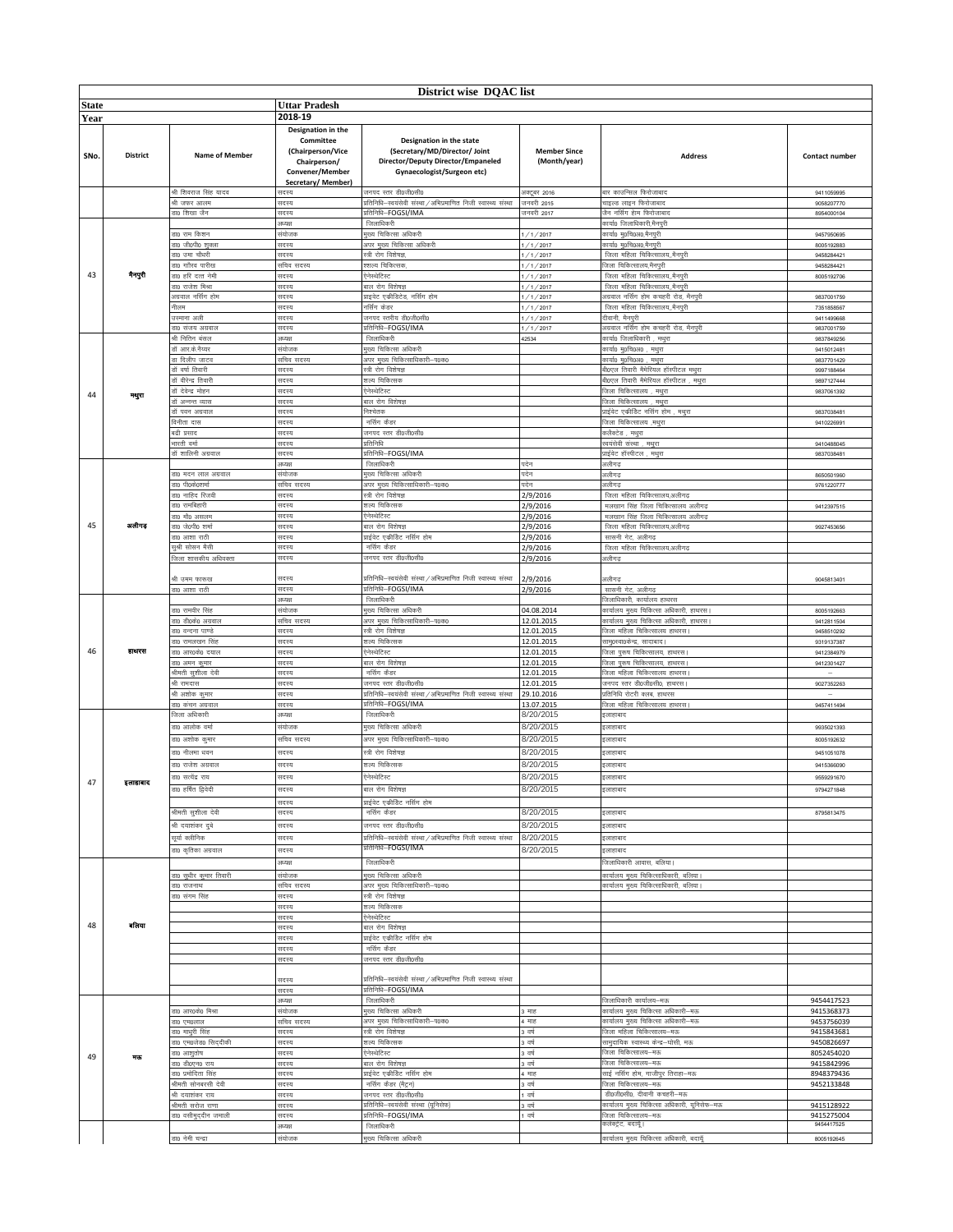|              | District wise DQAC list |                                                    |                                                                                                              |                                                                                                                               |                                     |                                                                                 |                            |  |  |
|--------------|-------------------------|----------------------------------------------------|--------------------------------------------------------------------------------------------------------------|-------------------------------------------------------------------------------------------------------------------------------|-------------------------------------|---------------------------------------------------------------------------------|----------------------------|--|--|
| <b>State</b> |                         |                                                    | <b>Uttar Pradesh</b>                                                                                         |                                                                                                                               |                                     |                                                                                 |                            |  |  |
| Year         |                         |                                                    | 2018-19                                                                                                      |                                                                                                                               |                                     |                                                                                 |                            |  |  |
| SNo.         | <b>District</b>         | <b>Name of Member</b>                              | Designation in the<br>Committee<br>(Chairperson/Vice<br>Chairperson/<br>Convener/Member<br>Secretary/Member) | Designation in the state<br>(Secretary/MD/Director/ Joint<br>Director/Deputy Director/Empaneled<br>Gynaecologist/Surgeon etc) | <b>Member Since</b><br>(Month/year) | <b>Address</b>                                                                  | Contact number             |  |  |
|              |                         | डा0 मंजीत सिंह                                     | प्तचिव सदस्य                                                                                                 | अपर मुख्य चिकित्साधिकारी-प0क0<br>स्त्री रोग विशेषज्ञ                                                                          |                                     | कार्यालय मुख्य चिकित्सा अधिकारी, बदायूँ                                         | 8859000204                 |  |  |
|              |                         | डा0 रेखा रानी                                      | तदस्य                                                                                                        |                                                                                                                               |                                     | जिला महिला चिकित्सालय बदायूॅ                                                    | 9839659337<br>9412449472   |  |  |
|              |                         | डा0 रंजना सिंह                                     | सदस्य                                                                                                        | शल्य चिकित्सक                                                                                                                 |                                     | साम्© स्वा0 केन्द्र बिसौली                                                      | 9457650644                 |  |  |
| 50           | बदायूँ                  | डा0 दिनेश पाल सिंह                                 | सदस्य                                                                                                        | ऐनेस्थेटिस्ट                                                                                                                  |                                     | जिला चिकित्सालय, बदायूँ                                                         | 9412602518                 |  |  |
|              |                         | डा0 राजीव रोहतगी                                   | सदस्य                                                                                                        | बाल रोग विशेषज्ञ<br>प्राईवेट एकीडिट नर्सिंग होम                                                                               |                                     | .<br>जिला चिकित्सालय. बदायॅं<br>मगध मैटरनिटि एण्ड इन्फर्टिलिटि सेन्टर, बदायूॅ   | 9412012970<br>9412195161   |  |  |
|              |                         | डा0 सीमा सरन<br>।रियम चरन                          | सदस्य<br>सदस्य                                                                                               | नर्सिंग कैडर                                                                                                                  |                                     | जेला महिला चिकित्सालय बदायूँ                                                    | 9997247556                 |  |  |
|              |                         |                                                    | सदस्य                                                                                                        | जनपद स्तर डी0जी0सी0                                                                                                           |                                     |                                                                                 |                            |  |  |
|              |                         |                                                    |                                                                                                              |                                                                                                                               |                                     |                                                                                 |                            |  |  |
|              |                         | श्रीमती मीना सिंह<br>sio सुरेश नौगरिया             | सदस्य<br>सदस्य                                                                                               | प्रतिनिधि-स्वयंसेवी संस्था / अभिप्रमाणित निजी स्वास्थ्य संस्था<br>प्रतिनिधि–FOGSI/IMA                                         |                                     | आवास विकास, कालोनी, बदायूँ<br>.<br>नौगरिया हास्पीटल, बदायूँ।                    | 9412427381                 |  |  |
|              |                         |                                                    | अध्यक्ष                                                                                                      | जिलाधिकरी                                                                                                                     |                                     | सिद्धार्थनगर                                                                    | 9454417530                 |  |  |
|              |                         | डा0 राजेन्द्र कपूर                                 | संयोजक                                                                                                       | मुख्य चिकित्सा अधिकरी                                                                                                         |                                     | सेद्धार्थनगर                                                                    | 8005192696                 |  |  |
|              |                         | इा0 विजय कुमार                                     | सचिव सदस्य                                                                                                   | अपर मुख्य चिकित्साधिकारी-प0क0                                                                                                 |                                     | सेद्धार्थनगर                                                                    | 9839249286                 |  |  |
|              |                         | <b>sto रोचरमति पान्डेय</b><br><b>sto उजेर अतहर</b> | सदस्य<br>सदस्य                                                                                               | स्त्री रोग विशेषज्ञ<br>शल्य चिकित्सक                                                                                          |                                     | सेद्धार्थनगर<br>सिद्धार्थनगर                                                    | 9415663680<br>9838109430   |  |  |
|              |                         | डा एस0 के0 सिंहा                                   | सदस्य                                                                                                        | ऐनेस्थेटिस्ट                                                                                                                  |                                     | सेद्धार्थनगर                                                                    | 9839023969                 |  |  |
| 51           | सिद्धार्थनगर            | डा0 संजय चौधरी                                     | सदस्य                                                                                                        | बाल रोग विशेषज्ञ                                                                                                              |                                     | सेद्धार्थनगर                                                                    | 9415246154                 |  |  |
|              |                         | डा0 नसीम असरफ                                      | सदस्य                                                                                                        | प्राईवेट एकीडिट नर्सिंग होम                                                                                                   |                                     | सेद्धार्थनगर                                                                    | 9161292993                 |  |  |
|              |                         | श्रीमति आशा सिंह<br>श्री केशव पान्डेय              | सदस्य<br>सदस्य                                                                                               | नर्सिंग कैडर<br>जनपद स्तर डी0जी0सी0                                                                                           |                                     | सेद्धार्थनगर<br>सिद्धार्थनगर                                                    | 7754054450<br>9559375458   |  |  |
|              |                         | श्री विजीत सिंह                                    | सदस्य                                                                                                        | प्रतिनिधि-स्वयंसेवी संस्था / अभिप्रमाणित निजी स्वास्थ्य संस्था                                                                |                                     | सेद्धार्थनगर                                                                    | 9721119804                 |  |  |
|              |                         | डा० ए०के० झा                                       | सदस्य                                                                                                        | प्रतिनिधि-FOGSI/IMA                                                                                                           |                                     | सिद्धार्थनगर                                                                    | 9839869207                 |  |  |
|              |                         |                                                    | अध्यक्ष                                                                                                      | जिलाधिकरी                                                                                                                     |                                     | कार्यालय जिलाधिकारी–बांदा                                                       | 9454417531                 |  |  |
|              |                         | डा0 सन्तोष कुमार<br>डा0 भगवती प्रसाद               | संयोजक<br>सचिव सदस्य                                                                                         | मख्य चिकित्सा अधिकरी<br>अपर मुख्य चिकित्साधिकारी-प0क0                                                                         | मई 2017<br>मई 2017                  | कार्यालय मुख्य चिकित्साधिकारी-बांदा<br>कार्यालय मुख्य चिकित्साधिकारी-बांदा      | 8005192640<br>9415143568   |  |  |
|              |                         | डा0 उषा सिंह                                       | सदस्य                                                                                                        | स्त्री रोग विशेषज्ञ                                                                                                           | अप्रैल 2015                         | जिला महिला चिकित्सालय–बांदा                                                     | 8005192742                 |  |  |
|              |                         | डा० एस०एन० गुप्ता                                  | सदस्य                                                                                                        | शल्य चिकित्सक                                                                                                                 | मई 2016                             | जिला चिकित्सालय-बांदा                                                           | 9415991412                 |  |  |
| 52           | बॉदा                    | डा0 एस0 बी0 दोहरे                                  | सदस्य                                                                                                        | ऐनेस्थेटिस्ट                                                                                                                  | जुलाई 2017                          | जिला चिकित्सालय-बांदा                                                           | 9450034428                 |  |  |
|              |                         | ग0 आर0के0 गुप्ता<br>फीक नर्सिंग होम—बांदा          | सदस्य<br>सदस्य                                                                                               | बाल रोग विशेषज्ञ<br>प्राईवेट एकीडिट नर्सिंग होम                                                                               | अप्रैल 2015<br>अप्रैल 2015          | .<br>जेला चिकित्सालय–बांदा<br>मर्दन नाका बांदा                                  | 9450172172<br>9415144044   |  |  |
|              |                         |                                                    | सदस्य                                                                                                        | नर्सिंग कैडर                                                                                                                  |                                     |                                                                                 |                            |  |  |
|              |                         |                                                    | सदस्य                                                                                                        | जनपद स्तर डी0जी0सी0                                                                                                           |                                     |                                                                                 |                            |  |  |
|              |                         | भी मनोज सिंह                                       | सदस्य                                                                                                        | प्रतिनिधि–स्वयंसेवी संस्था / अभिप्रमाणित निजी स्वास्थ्य संस्था                                                                | मई 2016                             | ममता संस्थान, इन्दिरा नगर –बांदा                                                | 9450965162                 |  |  |
|              |                         |                                                    | सदस्य<br>अध्यक्ष                                                                                             | प्रतिनिधि–FOGSI/IMA<br>जिलाधिकरी                                                                                              |                                     | .<br>जेला अधिकारी कार्यालय, चित्रकूट                                            | 9454417532                 |  |  |
|              |                         | डा0 राम जी पाण्डेय                                 | संयोजक                                                                                                       | मुख्य चिकित्सा अधिकरी                                                                                                         | /10/2016                            | मुख्य चिकित्सा अधिकारी कार्यालय, चित्रकूट                                       | 8005192648                 |  |  |
|              |                         | ऽा0 एन0 के0 गुप्ता                                 | सदस्य                                                                                                        | मुख्य चिकित्सा अधीक्षक                                                                                                        | /10/2016                            | .<br>संयुक्त जिला चिकित्सालय, चित्रकूट                                          | 8005192745                 |  |  |
|              |                         | डा0 राजेश कुमार सिंह                               | सदस्य                                                                                                        | प्रभारी चिकित्सक, मानिकपुर                                                                                                    | /10/2016                            | सी0एच0सी0, मानिकपुर, चित्रकूट                                                   | 8353977704                 |  |  |
|              |                         | ग़0 शेखर वैश्य<br>ग़0 शैलेन्द्र सिंह               | सदस्य<br>सदस्य                                                                                               | प्रभारी चिकित्सक, मऊ<br>प्रभारी चिकित्सक, रामनगर                                                                              | 1/10/2016<br>1/10/2016              | सी0एच0सी0, मऊ<br>सी0एच0सी0, रामनगर                                              | 9125630030<br>9936603786   |  |  |
|              |                         | <u>ग0 मुकेश पहा</u> ड़ी                            | सदस्य                                                                                                        | प्रभारी चिकित्सक, शिवरामपुर                                                                                                   | 1/10/2016                           | सी०एच०सी०, शिवरामपुर                                                            | 9450594996                 |  |  |
|              |                         | झ0 दिलीप पटेल                                      | सदस्य                                                                                                        | प्रभारी चिकित्सक, पहाड़ी                                                                                                      | /10/2016                            | सी0एच0सी0, पहाड़ी                                                               | 9695530505                 |  |  |
| 53           | वित्रदूट                | डा0 जी0 के0 पाण्डेय                                | सदस्य                                                                                                        | प्रभारी चिकित्सक, राजापुर                                                                                                     | /10/2016                            | सी0एच0सी0, राजापुर                                                              | 9793919076                 |  |  |
|              |                         | डा0 बी0 पी0 इटालिया<br>डा0 राजेश खरे               | सदस्य<br>सदस्य                                                                                               | स्त्री रोग विशेषज्ञ<br>शल्य चिकित्सक                                                                                          | 1/10/2016<br>1/10/2016              | संयुक्त जिला चिकित्सालय<br>संयुक्त जिला चिकित्सालय                              | 9450032796<br>9415344776   |  |  |
|              |                         | डाo पीoडीo चौधरी                                   | सदस्य                                                                                                        | ऐनेस्थेटिस्ट                                                                                                                  | /10/2016                            | संयुक्त जिला चिकित्सालय                                                         | 9956757820                 |  |  |
|              |                         | डा0 ऋषि कुमार                                      | सदस्य                                                                                                        | फिजीशियन                                                                                                                      | 1/10/2016                           | संयक्त जिला चिकित्सालय                                                          | 9125397009                 |  |  |
|              |                         | डा0 राहुल वर्मा                                    | सदस्य                                                                                                        | बाल रोग विशेषज्ञ                                                                                                              | 1/10/2016                           | संयुक्त जिला चिकित्सालय                                                         | 9415557688<br>9450225169   |  |  |
|              |                         | श्री हेमराज सिंह<br>श्री केशव शिव हरे              | सदस्य<br>सदस्य                                                                                               | जनपद स्तर डी0जी0सी0<br>सचिव रेडकॉस                                                                                            | 1/10/2016<br>/10/2016               | चित्रकूट<br>चित्रकूट                                                            | 9415437860                 |  |  |
|              |                         | डा0 एस0एन0 मिश्रा                                  | सचिव सदस्य                                                                                                   | अपर मुख्य चिकित्साधिकारी-आर0सी0एच0                                                                                            | 1/10/2016                           | नुख्य चिकित्सा अधिकारी कार्यालय                                                 | 9838821161                 |  |  |
|              |                         |                                                    | 3767287                                                                                                      | जिलाधिकारी                                                                                                                    |                                     |                                                                                 |                            |  |  |
|              |                         | डा0 अरूण कुमार पाण्डेय<br><u>डा0 पी0के</u> बांदिल  | संयोजक<br>सदस्य सचिव                                                                                         | मुख्य चिकित्सा अधिकारी<br>अपर मु0चि0अधिकारी / नोडल अधिकारी क्यू0ए0                                                            | 20.02.2017<br>20.02.2017            |                                                                                 |                            |  |  |
|              |                         | डा0 शैलेन्द्र कुमार तिवारी                         | सहसंयोजक                                                                                                     | कंसलटेन्ट क्वालिटी एश्योरेन्स                                                                                                 | 20.02.2017                          |                                                                                 |                            |  |  |
|              |                         | डा0 पी0के0 टण्डन                                   | सदस्य                                                                                                        | अधीक्षक जिला पुरूष चिकित्सालय                                                                                                 | 20.02.2017                          |                                                                                 |                            |  |  |
|              |                         | ऽा0 मंजरी टण्डन                                    | तदस्य                                                                                                        | अधीक्षिका नर्सिंग सुपरिन्टैडेट ⁄ उप नर्सिंग सुपरिन्टैडेट                                                                      | 20.02.2017                          |                                                                                 |                            |  |  |
|              |                         | ग0 एन0के0 सिंह<br><u>डा0 मधु</u> गैरोला            | सदस्य<br>सदस्य                                                                                               | अधीक्षक <u>सामु</u> 0स्वा0केन्द्र कैसरगंज<br>स्त्री रोग विशेषज्ञ जिला महिला चिकित्सालय                                        | 20.02.2017<br>20.02.2017            |                                                                                 |                            |  |  |
| 54           | बहराईच                  | डा0 एफ0आर0मलिक                                     | सदस्य                                                                                                        | शल्य चिकित्सक                                                                                                                 | 20.02.2017                          |                                                                                 |                            |  |  |
|              |                         | डा0 ओ0पी0 पाण्डेय                                  | सदस्य                                                                                                        | एनेस्थेटिस्ट                                                                                                                  | 20.02.2017                          |                                                                                 |                            |  |  |
|              |                         | इा0 पारितोष मिश्रा<br>डा0 के0के0 वर्मा             | सदस्य                                                                                                        | .<br>फिजीशियन                                                                                                                 | 20.02.2017<br>20.02.2017            |                                                                                 |                            |  |  |
|              |                         | कबाल जहाँ बेगम                                     | सदस्य<br>सदस्य                                                                                               | बाल रोग विशेषज्ञ<br>नर्सिंग केंडर                                                                                             | 20.02.2017                          |                                                                                 |                            |  |  |
|              |                         | योतिषना गौड़                                       | सदस्य                                                                                                        | नर्सिंग केंडर                                                                                                                 | 20.02.2017                          |                                                                                 |                            |  |  |
|              |                         | श्री मनोज कुमार सिंह                               | मदस्य                                                                                                        | विविध सेल के प्रतिनिधि                                                                                                        | 20.02.2017                          |                                                                                 |                            |  |  |
|              |                         | डा0 अरविन्द कुमार<br>श्री कमलेश                    | सदस्य<br>सदस्य                                                                                               | एकीडिटेड प्राइवेट नसिंग होम<br>डीoएफoपीoसीo यूoपीo टीoएसoयूo                                                                  | 20.02.2017<br>20.02.2017            |                                                                                 |                            |  |  |
|              |                         |                                                    | अध्यक्ष                                                                                                      | जिलाधिकरी                                                                                                                     |                                     | जिलाधिकारी, कार्यालय,श्रावस्ती                                                  | 9454417538                 |  |  |
|              |                         | डॉ0 आलोक जी                                        | संयोजक                                                                                                       | मुख्य चिकित्सा अधिकरी                                                                                                         | नवम्बर 2016                         | नुख्य चिकित्साधिकारी  कार्यालय,श्रावस्ती                                        | 8005192695                 |  |  |
|              |                         | डॉ0 आशीष दास                                       | सचिव सदस्य                                                                                                   | अपर मुख्य चिकित्साधिकारी-प0क0                                                                                                 | नवम्बर 2016                         | नुख्य चिकित्साधिकारी  कार्यालय,श्रावस्ती                                        | 9450323209                 |  |  |
|              |                         | डॉ0 रामगोपाल<br>डॉ0 रजत सिंह                       | सदस्य<br>सदस्य                                                                                               | स्त्री रोग विशेषज्ञ<br>शल्य चिकित्सक                                                                                          | नवम्बर 2016<br>नवम्बर 2016          | <u>जिला संक्युक्त</u> चिकित्सालय,श्रावस्ती<br>सामुदायिक स्वास्थ्य केन्द्र इकौना | 9839453157<br>9936238005   |  |  |
|              |                         | ग्न0ए0                                             | सदस्य                                                                                                        | ऐनेस्थेटिस्ट                                                                                                                  |                                     |                                                                                 |                            |  |  |
| 55           | शावस्ती                 | डॉ0 प्रदीप कुमार                                   | सदस्य                                                                                                        | बाल रोग विशेषज्ञ                                                                                                              | नवम्बर 2016                         | जिला संक्युक्त चिकित्सालय,श्रावस्ती                                             | 9452156500                 |  |  |
|              |                         | डॉ0 बीना मिश्रा                                    | सदस्य                                                                                                        | प्राईवेट एकीडिट नर्सिंग होम                                                                                                   | नवम्बर 2016                         | गायत्री नर्सिंग होम मिन्गा श्रावस्ती                                            | 94155572381                |  |  |
|              |                         | बिन्दु देवी<br>केशव प्रसाद                         | सदस्य<br>सदस्य                                                                                               | नर्सिंग कैडर<br>जनपद स्तर डी0जी0सी0                                                                                           | नवम्बर 2016<br>नवम्बर 2016          | जिला संक्युक्त चिकित्सालय,श्रावस्ती<br>.<br>जिलाधिकारी, कार्यालय,श्रावस्ती      | 8858257263<br>9450428834   |  |  |
|              |                         |                                                    |                                                                                                              |                                                                                                                               |                                     |                                                                                 |                            |  |  |
|              |                         |                                                    | सदस्य                                                                                                        | प्रतिनिधि–स्वयंसेवी संस्था/अभिप्रमाणित निजी स्वास्थ्य संस्था                                                                  |                                     |                                                                                 |                            |  |  |
|              |                         | डॉ0 अनूप सिंह                                      | सदस्य<br>अध्यक्ष                                                                                             | प्रतिनिधि–FOGSI/IMA                                                                                                           | नवम्बर 2016                         | रकता क्लीनिक भिन्गा, श्रावस्ती                                                  | 05250 222931<br>9454147539 |  |  |
|              |                         | डा0 मोहिबूल्लाह                                    | संयोजक                                                                                                       | जिलाधिकरी<br>मुख्य चिकित्सा अधिकरी                                                                                            | 24-9-2016                           | कार्यालय जिलाधिकारी अम्बेडकरनगर<br>कार्यालय मुख्य चिकित्सा अधिकारी, अम्बेडकरनगर | 9532506996                 |  |  |
|              |                         | डा0 सालिक राम                                      | सचिव सदस्य                                                                                                   | अपर मुख्य चिकित्साधिकारी–प0क0                                                                                                 | 16-4-2016                           | कार्यालय मुख्य चिकित्सा अधिकारी, अम्बेडकरनगर                                    | 9453771676                 |  |  |
|              |                         | डा0 भानुमती वर्मा                                  | सदस्य                                                                                                        | स्त्री रोग विशेषज्ञ                                                                                                           | 23-7-2014                           | जेला चिकित्सालय अम्बेडकरनगर                                                     |                            |  |  |
|              |                         | डा0 विजय तिवारी                                    | सदस्य                                                                                                        | शल्य चिकित्सक                                                                                                                 | 23-7-2014                           | जेला चिकित्सालय अम्बेडकरनगर                                                     | 9450154941                 |  |  |
|              |                         | डा0 एस0 के0 चौबे                                   | सदस्य                                                                                                        | ऐनेस्थेटिस्ट                                                                                                                  | 23-7-2014                           | जिला चिकित्सालय अम्बेडकरनगर                                                     | 9451085760                 |  |  |
| 56           | अमोडकरनगर               | डा0 ए0के0 श्रीवास्तव                               | सदस्य                                                                                                        | बाल रोग विशेषज्ञ                                                                                                              | 23-7-2014                           | जेला चिकित्सालय अम्बेडकरनगर                                                     | 9161732189                 |  |  |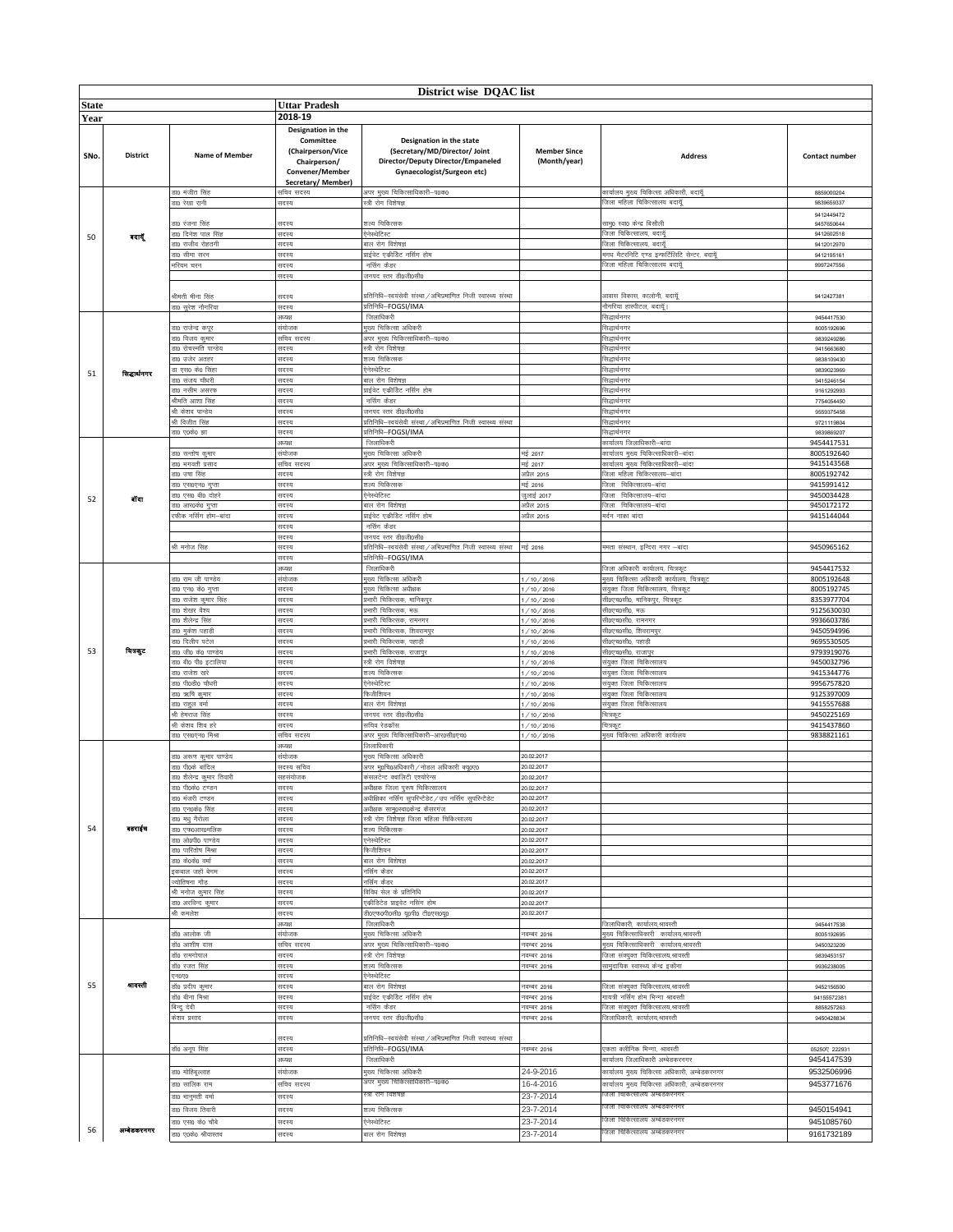|              |                 |                                            |                                                                                        | District wise DQAC list                                                                                                       |                                     |                                                                      |                          |
|--------------|-----------------|--------------------------------------------|----------------------------------------------------------------------------------------|-------------------------------------------------------------------------------------------------------------------------------|-------------------------------------|----------------------------------------------------------------------|--------------------------|
| <b>State</b> |                 |                                            | Uttar Pradesh                                                                          |                                                                                                                               |                                     |                                                                      |                          |
|              |                 |                                            | 2018-19                                                                                |                                                                                                                               |                                     |                                                                      |                          |
| Year         |                 |                                            | Designation in the                                                                     |                                                                                                                               |                                     |                                                                      |                          |
| SNo.         | <b>District</b> | <b>Name of Member</b>                      | Committee<br>(Chairperson/Vice<br>Chairperson/<br>Convener/Member<br>Secretary/Member) | Designation in the state<br>(Secretary/MD/Director/ Joint<br>Director/Deputy Director/Empaneled<br>Gynaecologist/Surgeon etc) | <b>Member Since</b><br>(Month/year) | <b>Address</b>                                                       | Contact number           |
|              |                 |                                            | सदस्य                                                                                  | प्राईवेट एकीडिट नर्सिंग होम                                                                                                   | 23-7-2014                           |                                                                      |                          |
|              |                 | श्रीमती शोभवती यादव                        | सदस्य                                                                                  | नसिंग केडर                                                                                                                    | 29-6-2016                           | जेला चिकित्सालय अम्बेडकरनगर                                          | 8052783435               |
|              |                 |                                            | सदस्य                                                                                  | जनपद स्तर डी0जी0सी0                                                                                                           |                                     |                                                                      |                          |
|              |                 |                                            |                                                                                        |                                                                                                                               |                                     |                                                                      |                          |
|              |                 | रिक्त                                      | सदस्य                                                                                  | प्रतिनिधि–स्वयंसेवी संस्था / अभिप्रमाणित निजी स्वास्थ्य संस्था                                                                |                                     |                                                                      |                          |
|              |                 | रिक्त                                      | सदस्य                                                                                  | प्रतिनिधि-FOGSI/IMA                                                                                                           |                                     |                                                                      |                          |
|              |                 |                                            | अध्यक्ष                                                                                | जिलाधिकरी                                                                                                                     |                                     | जिला अधिकारी कार्या0 बाराबंकी                                        | 9454417540               |
|              |                 | डा0 डी0 आर0 सिंह                           | संयोजक<br>सचिव सदस्य                                                                   | मख्य चिकित्सा अधिकरी<br>अपर मुख्य चिकित्साधिकारी-प0क0                                                                         | सितम्बर 2016                        | मु0चि0अधि0 कार्या0, बाराबंकी<br>मृ0चि0अधि0 कार्या0, बाराबंकी         | 8005192641<br>7081595384 |
|              |                 | डा0 महेन्द्र सिंह<br>डा० आभा आशुतोष        | सदस्य                                                                                  | स्त्री रोग विशेषज्ञ                                                                                                           | तदैव<br>तदैव                        | जिला महिला चिकि0 बाराबंकी                                            | 9454455352               |
|              |                 | डा० एम०ए० हनफी                             | सदस्य                                                                                  | शल्य चिकित्सक                                                                                                                 | तदैव                                | .<br>जिला पुरूष चिकि0 बाराबंकी                                       | 9452267635               |
| 57           | बाराबंकी        | डा0 वीरेन्द्र सिंह                         | सदस्य                                                                                  | ऐनेस्थेटिस्ट                                                                                                                  | तदैव                                | जिला पुरूष चिकि0 बाराबंकी                                            | 9966231456               |
|              |                 | डा0 प्रेम दयाल                             | सदस्य                                                                                  | बाल रोग विशेषज्ञ                                                                                                              | तदैव                                | जिला महिला चिकि0 बाराबंकी                                            | 9451036389               |
|              |                 | डा0 जी0के0 त्रिपाठी                        | सदस्य                                                                                  | प्राईवेट एकीडिट नर्सिंग होम                                                                                                   | तदैव                                | हिन्द इंस्टी0 आफ मेडिकल साइन्सेज बाराबंकी                            | 9956398915               |
|              |                 | श्रीमती प्रेमलता                           | सदस्य                                                                                  | नर्सिग कैडर                                                                                                                   | तदैव                                | जि0म0चि0, बाराबंकी                                                   | 9669574209               |
|              |                 | डा0 संजय कुमार पाण्डे<br>अभितांश्          | सदस्य<br>सदस्य                                                                         | जनपद स्तर डी0जी0सी0<br>प्रतिनिधि–स्वयंसेवी संस्था/अभिप्रमाणित निजी स्वास्थ्य संस्था                                           | मार्च 2017<br>मार्च 2017            | मु0चि0अधि0 कार्या0, बाराबंकी ष्माज़े<br>मु0चि0अधि0 कार्या0, बाराबंकी | 9412964423<br>9839357323 |
|              |                 | डा0 आभा आशुतोष                             | सदस्य                                                                                  | प्रतिनिधि–FOGSI/IMA                                                                                                           | सितम्बर 2016                        | जिला महिला चिकि0 बाराबंकी                                            | 9454455352               |
|              |                 |                                            | अध्यक्ष                                                                                | जिलाधिकरी                                                                                                                     |                                     | फैजाबाद                                                              | 9454417552               |
|              |                 | डा0 प्रसन्न कुमार                          | संयोजक                                                                                 | मुख्य चिकित्सा अधिकरी                                                                                                         | जनवरी 2017                          | फैजाबाद                                                              | 8005192652               |
|              |                 | डा0 सी0बी0 द्विवेदी                        | सचिव सदस्य                                                                             | अपर मुख्य चिकित्साधिकारी-प0क0                                                                                                 | मई 2016                             | <u>फैजाबाद</u>                                                       | 9140316438               |
|              |                 | डा0 विनीता राय                             | सदस्य                                                                                  | स्त्री रोग विशेषज्ञ                                                                                                           | मई 2016                             | फैजाबाद                                                              |                          |
|              |                 | डा0 एस0पी0 बन्सल                           | सदस्य                                                                                  | शल्य चिकित्सक                                                                                                                 | मई 2016                             | फैजाबाद                                                              | 9415332106               |
| 58           | ফলাৰাব          | डा0 एस0के0 पटारिया<br>डा0 विकास आग्रवाल    | सदस्य<br>सदस्य                                                                         | ऐनेस्थेटिस्ट<br>बाल रोग विशेषज्ञ                                                                                              | मई 2016<br>मई 2016                  | फैजाबाद<br>फैजाबाद                                                   | 9415766511               |
|              |                 |                                            | सदस्य                                                                                  | प्राईवेट एकीडिट नर्सिंग होम                                                                                                   |                                     | फैजाबाद                                                              |                          |
|              |                 | गीता श्रीवास्तव                            | सदस्य                                                                                  | नर्सिंग कैडर                                                                                                                  | मई 2016                             | फैजाबाद                                                              |                          |
|              |                 | अभय प्रकाश दूबे                            | सदस्य                                                                                  | जनपद स्तर डी0जी0सी0                                                                                                           | मई 2016                             | फैजाबाद                                                              |                          |
|              |                 | श्री0 एन0बी0 मिश्रा                        | सदस्य                                                                                  | प्रतिनिधि–स्वयंसेवी संस्था/अभिप्रमाणित निजी स्वास्थ्य संस्था                                                                  | मई 2016                             | फैजाबाद                                                              |                          |
|              |                 | डा0 एस0एम0 द्विवेदी                        | सदस्य                                                                                  | प्रतिनिधि–FOGSI/IMA                                                                                                           | मई 2016                             | फैजाबाद                                                              |                          |
|              |                 |                                            | 3762287                                                                                | जिलाधिकरी                                                                                                                     |                                     | जिलाधिकारी कार्यालय उरई                                              | 9454417548               |
|              |                 | डॉ अल्पना बरतारिया<br>डॉ बी.एम. खैर        | संयोजक<br>सचिव सदस्य                                                                   | मुख्य चिकित्सा अधिकरी<br>अपर मुख्य चिकित्साधिकारी-प0क0                                                                        | 10.09.2014<br>10.09.2014            | मु0चि0अ0 कार्यालय उरई<br>मृ0चि0अ0 कार्यालय उरई                       | 9452252803<br>8115542050 |
|              |                 | डॉ सुनीता बनौधा                            | सदस्य                                                                                  | स्त्री रोग विशेषज्ञ                                                                                                           | 10.09.2014                          | जिला महिला चिकित्सालय उरई                                            | 7380791777               |
|              |                 | डॉ बसन्त लाल                               | सदस्य                                                                                  | शल्य चिकित्सक                                                                                                                 | 10.09.2014                          | जिला चिकित्सालय उरई                                                  |                          |
| 59           | जालीन           | डॉ अवनीश बनौधा                             | सदस्य                                                                                  | ऐनेस्थेटिस्ट                                                                                                                  | 10.09.2014                          | जिला चिकित्सालय उरई                                                  |                          |
|              |                 | डॉ एस.के पॉल                               | सदस्य                                                                                  | बाल रोग विशेषज्ञ                                                                                                              | 10.09.2014                          | जिला महिला चिकित्सालय उरई                                            | 9450220213               |
|              |                 | जी.बी. हास्पिटल                            | सदस्य                                                                                  | प्राईवेट एकीडिट नर्सिंग होम                                                                                                   | 10.09.2014                          | जी.बी हास्पिटल कोंच                                                  |                          |
|              |                 | मेट्रिन डी.डबलू.एच<br>जेला शासकीय अधिवक्ता | सदस्य<br>सदस्य                                                                         | नर्सिंग कैडर<br>जनपद स्तर डी0जी0सी0                                                                                           | 10.09.2014<br>10.09.2014            | जिला महिला चिकित्सालय उरई<br>जिला न्यायलय उरई                        |                          |
|              |                 | सकंल्प हास्पिटल                            | सदस्य                                                                                  | प्रतिनिधि–स्वयंसेवी संस्था / अभिप्रमाणित निजी स्वास्थ्य संस्था                                                                | 10.09.2014                          | संकल्प हास्पिटल जालौन                                                |                          |
|              |                 | डॉ रेनू चन्द्रा                            | सदस्य                                                                                  | प्रतिनिधि-FOGSI/IMA                                                                                                           | 10.09.2014                          | चन्द्रा नर्सिग होम                                                   |                          |
|              |                 |                                            | अध्यक्ष                                                                                | जिलाधिकरी                                                                                                                     |                                     | फर्रुखाबाद                                                           |                          |
|              |                 | डा0 राकेश कुमार                            | संयोजक                                                                                 | मुख्य चिकित्सा अधिकरी                                                                                                         | 29.11.2016                          | फर्रुखाबाद                                                           |                          |
|              |                 | डा0 चन्द्रशेखर                             | सचिव सदस्य                                                                             | अपर मुख्य चिकित्साधिकारी-प0क0                                                                                                 | 29.11.2016                          | फर्रुखाबाद                                                           |                          |
|              |                 | डा0 पूनम शर्मा                             | सदस्य                                                                                  | स्त्री रोग विशेषज्ञ                                                                                                           | 29.11.2016                          | डा०रा०म०ला०जि० महिला चिकित्सालय                                      |                          |
|              |                 |                                            | सदस्य                                                                                  | शल्य चिकित्सक                                                                                                                 |                                     |                                                                      |                          |
|              |                 | डा० ए०के० अग्रवाल                          | सदस्य                                                                                  | ऐनेस्थेटिस्ट                                                                                                                  | 29.11.2016                          | डा०रा०म०लो०जि० महिला चिकित्सालय                                      |                          |
| 60           | फर्रुखाबाद      | डा० कैलाश                                  | सदस्य                                                                                  | बाल रोग विशेषज्ञ                                                                                                              | 29.11.2016                          | डा०रा०म०लो०जि० महिला चिकित्सालय                                      |                          |
|              |                 |                                            | तदस्य                                                                                  | प्राईवेट एकीडिट नर्सिंग होम                                                                                                   |                                     |                                                                      |                          |
|              |                 |                                            | सदस्य                                                                                  | नर्सिंग कैडर                                                                                                                  |                                     |                                                                      |                          |
|              |                 |                                            | सदस्य                                                                                  | जनपद स्तर डी0जी0सी0                                                                                                           |                                     |                                                                      |                          |
|              |                 |                                            | सदस्य                                                                                  | .<br>प्रतिनिधि–स्वयंसेवी संस्था / अभिप्रमाणित निजी स्वास्थ्य संस्था                                                           |                                     |                                                                      |                          |
|              |                 |                                            | सदस्य                                                                                  | प्रतिनिधि–FOGSI/IMA                                                                                                           |                                     |                                                                      |                          |
|              |                 |                                            | 3782187                                                                                | जिलाधिकरी                                                                                                                     |                                     | इटाव                                                                 |                          |
|              |                 | डा0 राजीव कुमार यादव                       | संयोजक                                                                                 | मुख्य चिकित्सा अधिकरी                                                                                                         | 2/9/2017                            | इटावा                                                                |                          |
|              |                 | डा0 अनिल कुमार                             | सचिव सदस्य                                                                             | अपर मुख्य चिकित्साधिकारी-प0क0                                                                                                 | 2/9/2017                            | इटावा                                                                |                          |
|              |                 | डा0 यशमिता सिंह                            | सदस्य                                                                                  | स्त्री रोग विशेषज्ञ                                                                                                           | 2/9/2017                            | इटावा                                                                |                          |
|              |                 | डा0 पीयूस तिवारी<br>डा0 सिद्वार्थ          | सदस्य<br>सदस्य                                                                         | शल्य चिकित्सक<br>ऐनेस्थेटिस्ट                                                                                                 | 2/9/2017<br>2/9/2017                | इटावा<br>इटावा                                                       |                          |
| 61           | इटावा           | डा0 पी0 के0 गुप्ता                         | सदस्य                                                                                  | बाल रोग विशेषज्ञ                                                                                                              | 2/9/2017                            | इटावा                                                                |                          |
|              |                 | डा0 वी के0 गुप्ता                          | सदस्य                                                                                  | प्राईवेट एकीडिट नर्सिंग होम                                                                                                   | 2/9/2017                            | इटावा                                                                |                          |
|              |                 |                                            | सदस्य                                                                                  | नर्सिंग कैडर                                                                                                                  |                                     |                                                                      |                          |
|              |                 |                                            | सदस्य                                                                                  | जनपद स्तर डी0जी0सी0                                                                                                           |                                     |                                                                      |                          |
|              |                 |                                            | सदस्य                                                                                  | प्रतिनिधि–स्वयंसेवी संस्था / अभिप्रमाणित निजी स्वास्थ्य संस्था                                                                |                                     |                                                                      |                          |
|              |                 | श्री गोपाल दास अग्रवाल                     | सदस्य<br>अध्यक्ष                                                                       | प्रतिनिधि–FOGSI/IMA<br>जिलाधिकरी                                                                                              | 2/9/2017                            | इटावा<br>कलेक्टेट कार्यालय.खीरी                                      |                          |
|              |                 | डा॰ जावेद अहमद                             | संयोजक                                                                                 | मुख्य चिकित्सा अधिकरी                                                                                                         | 06 <b>नवम्बर</b> 2016               | सी॰एम॰ओ॰ ऑफिस.खीरी                                                   | 9454417558<br>9454455212 |
|              |                 | डा॰ मातादीन                                | —<br>सचिव सदस्य                                                                        | अपर मुख्य चिकित्साधिकारी-प0क0                                                                                                 | 06 <b>नवम्बर</b> 2016               | सी॰एम॰ओ॰ ऑफिस.खीरी                                                   | 9170426050               |
|              |                 | डा॰ सषमा सिंह                              | सदस्य                                                                                  | स्त्री रोग विशेषज्ञ                                                                                                           | )6 <b>नवम्बर</b> 2016               | जिला महिला चिकित्सालय,खीरी                                           | 9450335065               |
|              |                 | डा॰ हर्ष भारती                             | सदस्य                                                                                  | शल्य चिकित्सक                                                                                                                 | 06 <b>नवम्बर</b> 2016               | जिला अस्पताल,खीरी                                                    | 9839109479               |
|              |                 | डा॰ संतोष मिश्रा                           | सदस्य                                                                                  | ऐनेस्थेटिस्ट                                                                                                                  | 06 नवम्बर 2016                      | जिला अस्पताल,खीरी                                                    | 9839138148               |
| 62           | लखीमपुर खीरी    | डा॰ आई॰बी॰त्रिपाठी<br>डा॰ अरेंद्र पाल सिंह | सदस्य<br>सदस्य                                                                         | बाल रोग विशेषज्ञ<br>प्राईवेट एकीडिट नर्सिंग होम                                                                               | 06 नवम्बर 2016<br>06 नवम्बर 2016    | जिला अस्पताल,खीरी<br>जोड़ी बंगला,नौरंगाबाद खीरी                      | 9935717920               |
|              |                 | श्रीमती एलीन जार्ज                         | सदस्य                                                                                  | नर्सिग कैडर                                                                                                                   | 06 <b>नवम्बर</b> 2016               | जिला अस्पताल,खीरी                                                    | 9918701908<br>9454306056 |
|              |                 | श्री सिद्दीकी हसन खान                      | सदस्य                                                                                  | जनपद स्तर डी0जी0सी0                                                                                                           | 06 <b>नवम्बर</b> 2016               | कचहरी,खीरी                                                           | 9415466061               |
|              |                 |                                            |                                                                                        |                                                                                                                               |                                     |                                                                      |                          |
|              |                 | डा॰ अरेंद्र पाल सिंह                       | सदस्य                                                                                  | प्रतिनिधि–स्वयंसेवी संस्था / अभिप्रमाणित निजी स्वास्थ्य संस्था                                                                | 06 नवम्बर 2016                      | जोड़ी बंगला,नौरंगाबाद खीरी                                           | 9918701908               |
|              |                 | डा॰ रमेश मेहरोत्रा                         | सदस्य                                                                                  | प्रतिनिधि–FOGSI/IMA                                                                                                           | 06 <b>नवम्बर</b> 2016               | आई०एम०ए०भवन,खीरी                                                     | 9450376466               |
|              |                 |                                            | अध्यक्ष                                                                                | जिलाधिकरी                                                                                                                     |                                     | रायबरेली                                                             | 9454417559               |
|              |                 | डा0 डी0के0सिंह<br>डा0 नागेन्द्र सिंह       | संयोजक<br>सदस्य                                                                        | मुख्य चिकित्सा अधिकरी<br>अपर मुख्य चिकित्सा अधिकरी                                                                            | 8/1/2017<br>8/1/2017                | रायबरेली<br>रायबरेली                                                 | 8005192689<br>9450369095 |
|              |                 | डा0 एन0के0 श्रीवास्तव                      | सदस्य                                                                                  | एनेस्थेटिस्ट                                                                                                                  | 8/1/2017                            | रायबरेली                                                             | 8005192796               |
|              |                 | डा0 जे0के0 लाल                             | सदस्य                                                                                  | ल्य चिकित्सक                                                                                                                  | 8/1/2017                            | रायबरेली                                                             | 9415743241               |
| 63           | रायवरेली        | डा0 ए0के0 चौधरी                            | सदस्य                                                                                  | अपर मुख्य चिकित्सा अधिकरी                                                                                                     | 8/1/2017                            | रायबरेली                                                             | 783928607                |
|              |                 | डा0 रेन् चौधरी                             | सदस्य                                                                                  | स्त्री एवं प्रसूति रोग विशषज्ञ                                                                                                | 8/1/2017                            | रायबरेली                                                             | 9839112777               |
|              |                 | डा0 राजेन्द्र शर्मा                        | सदस्य                                                                                  | चिकित्सा अधिकरी                                                                                                               | 8/1/2017                            | रायबरेली                                                             | 9415177494               |
|              |                 | श्रीमती रामदुलारी वर्मा                    | सदस्य                                                                                  | मैट्रन                                                                                                                        | 8/1/2017                            | रायबरेली                                                             |                          |
|              |                 | श्रीमती रामसरन सिंह                        | सदस्य                                                                                  | सरकारी वकील                                                                                                                   | 8/1/2017                            | रायबरेली                                                             | 9415748659               |